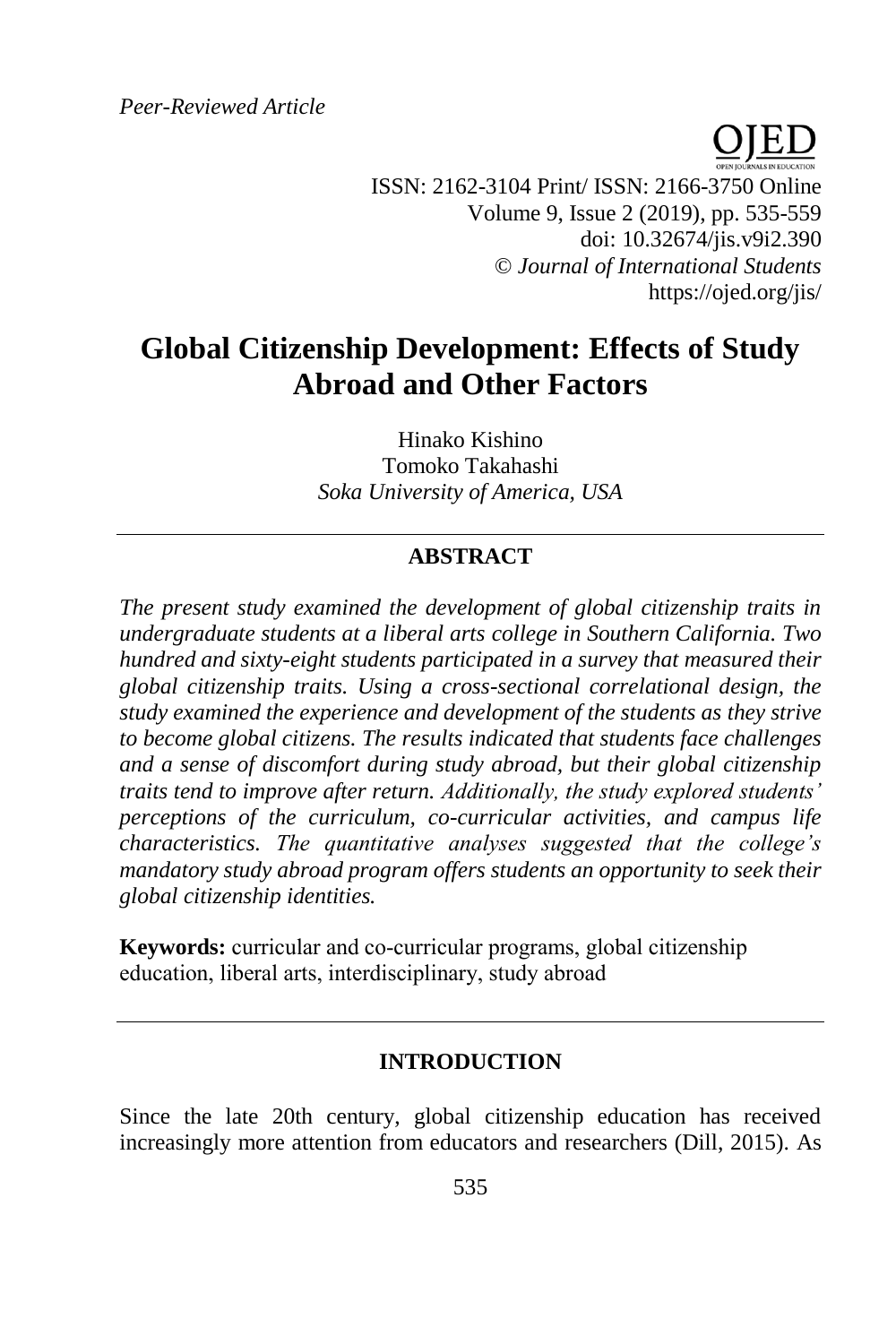the world has become more interconnected than ever, educators have begun attempting to foster contributive individuals with global consciousness and competence (Dill, 2015; Jooste & Heleta, 2017; Krutka & Carano, 2016). Myers (2016) asserted that global citizenship education in higher education possesses a transformative effect that can change students' concept of citizenship in today's world. The present study focuses on global citizenship education as wholistic efforts to foster global citizenship, which is defined and examined as a way of thinking and living that manifests in one's mindsets and traits such as social responsibility (e.g., self-awareness and awareness of others) and global competence (e.g., cultural empathy, the cultivation of principled decision-making, etc.; see Green, 2012).

# **Assessment of Global Citizenship Education**

Researchers point out that it is difficult to conceptualize global citizenship education, put its theory into pedagogical practice, and conduct a precise assessment of it (Wang & Hoffman, 2016). For instance, Aktas, Pitts, Richards, and Silova (2017) warned that credentialing global citizenship can be problematic because students may feel that they become global citizens based on credentials or degrees that they earn through global citizenship programs, not mindsets and skill sets. Scholars argue that existing literature lacks an assessment of global citizenship education (Myers, 2016; Sklad, Friedman, Park, & Oomen, 2016). Although the need for fostering global citizens in higher education is growing, educators and researchers have not yet found an effective way of providing global citizenship education and assessing its outcomes.

As a means of global citizenship education, study abroad has drawn attention from researchers. Study abroad is, as Costello (2015) described,

> an academic experience where students "physically leave [their home countries] to engage in college study, cultural interaction, and more in the host country. It may include foreign language study, residing with a foreign host family, internships, and service" (McKeown, 2009, p. 12). It can range from one week to a full academic year or program. (p. 50)

A number of studies have discussed and advocated for benefits of study abroad—e.g., the most commonly known values are improving foreign language skills (Freedman, 2010; Parsons, 2010) and facilitating intercultural competence (Bilash & Kang, 2007; Deardorff, 2006). Roy (2014) advocated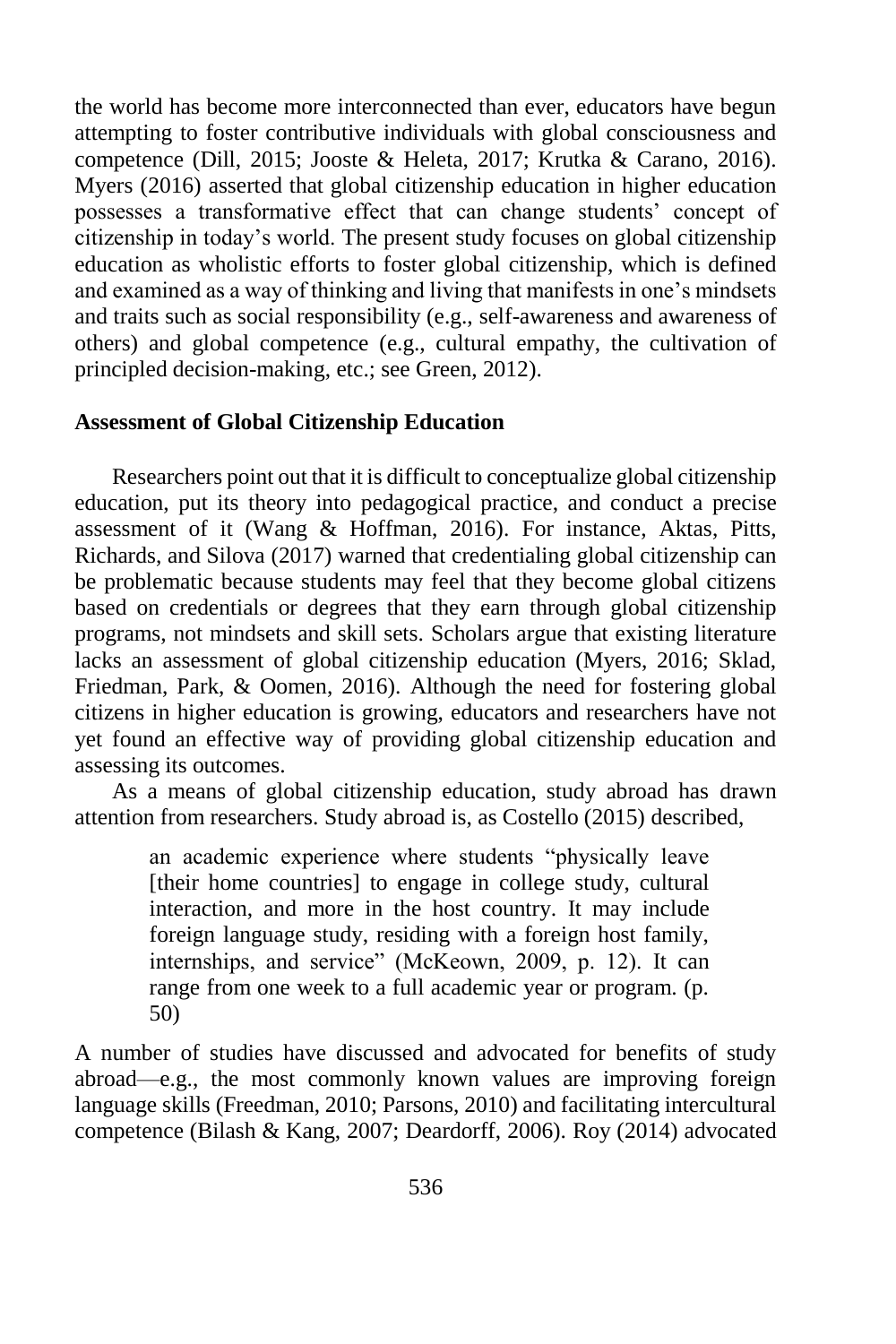that more students should participate in study abroad programs as international experiences can broaden cultural knowledge and understanding. According to the 2018 *Open Door Report* (Institute of International Education, 2018), 332,727 students studied abroad for credit during the academic year 2016–2017, an increase of 2.3% over the previous year. Cumulatively, the number has tripled over the past 20 years. The US, on the other hand, hosts the largest number of international students globally—in 2017–2018 the country hosted over one million international students (Institute of International Education, 2018).

In recent years, an increasing number of studies have examined study abroad programs and their influences on the development of global citizenship identity (Boni & Calabuig, 2017; Goulah, 2012; Larsen, 2014; Lilley, Barker, & Harris, 2015; Sklad et al., 2016; Tarrant, Rubin, & Stoner, 2014). In one such study, Sklad et al. (2016) conducted in-depth interviews with 15 participants in their college's 4-week overseas volunteer program and found that those participants gained awareness of similarities between the local people and themselves, global interconnectedness, acceptance of others' perspectives, and critical thinking. For instance, some students realized that the local people fight with their families, play games, and so forth just as the students themselves do. Others learned that action taken at a place has its influences on other part of the world. These takeaways reflect social responsibility, which Morais and Ogden (2011) considered as a component of global citizenship.

Lilley et al. (2015) investigated what aspects of study abroad programs influence students' global citizenship identities. They interviewed 21 students who had studied abroad for 6 to 12 months. Six months later, they again conducted interviews of 11 out of the 21 students. The results suggested that for students, encountering diverse others, making friends from other cultures (e.g., building friendship through shared housing), and having an influential teacher facilitated their becoming other-centered and globally minded. Thus, recent qualitative research has indicated that students feel an increased sense of self-awareness, awareness of others, interconnectedness, and intercultural competence through study abroad experiences. However, such research only examined a small number of participants (Goulah, 2012; Larsen, 2014; Lilley et al., 2015; Sklad et al., 2016). Studies with a larger sample size would further this field of study and provide data that may be generalizable.

Similarly, quantitative research also suggests that study abroad influences students' global citizenship identities. Sklad et al. (2016) measured multiple dimensions of global citizenship and assessed the oversea volunteer program. As a pre- and post-test, 15 program participants (quasi-experimental group)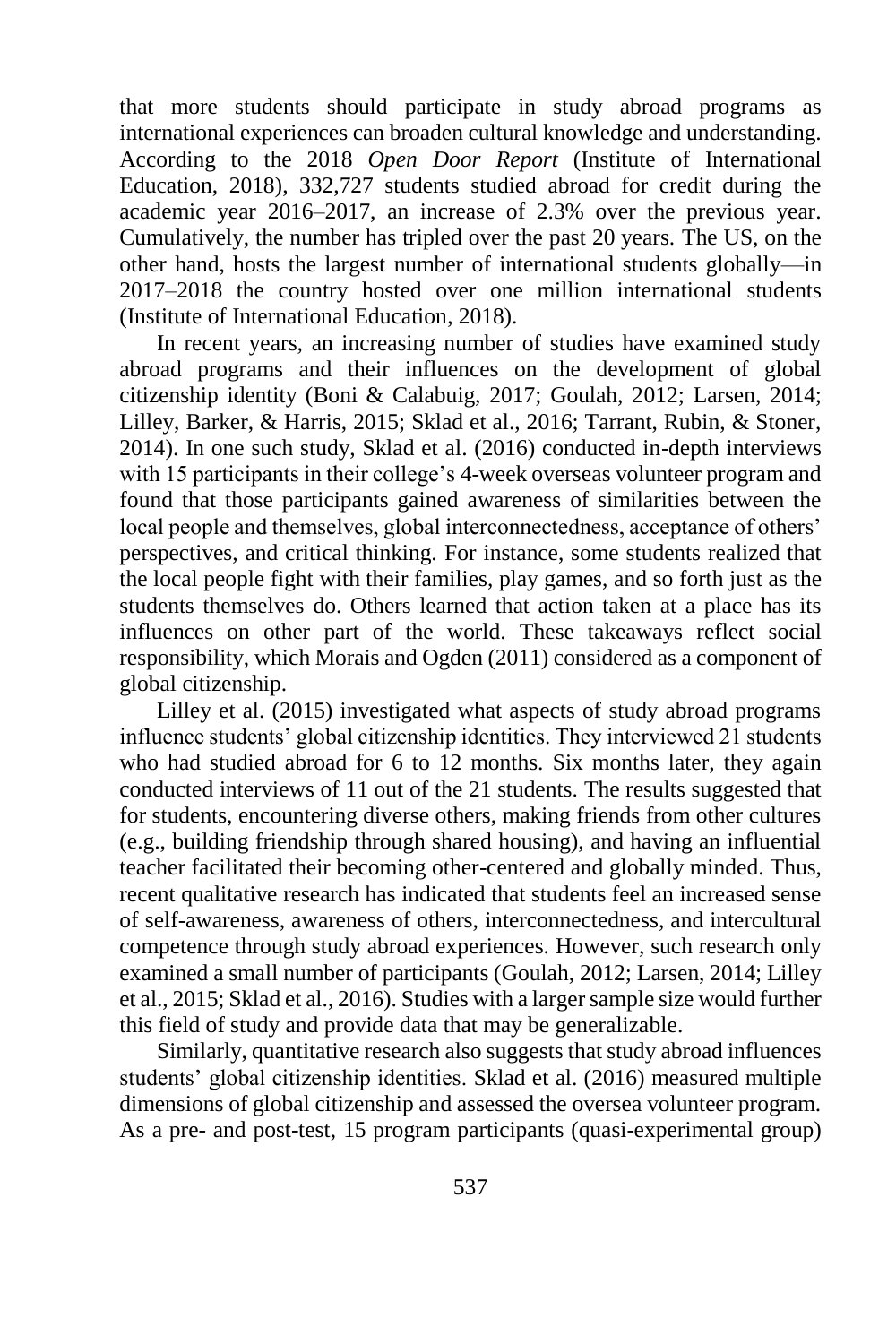and 10 non-program participants (control group) took five established scales, one of which was the Global Citizenship Scale generated by Morais and Ogden (2011). The results showed that the quasi-experimental group significantly improved on global interconnectivity measured by one of the scales and social responsibility and global competence measured by two sections that are part of the Global Citizenship Scale. Similar to the qualitative study, this study also had few participants.

In contrast, Tarrant et al. (2014) examined a large number of participants, 286 students, and investigated whether sustainability courses abroad are more likely to foster college students' global citizenship traits, operationally defined as environmental awareness, than sustainability courses offered domestically. The study findings showed a statistically significant result supporting their hypothesis. Based on the results, the researchers concluded that taking sustainability courses abroad may help university students become environmentally-conscious global citizens. However, as the researchers noted, environmental awareness is merely one dimension of global citizenship. Examining other dimensions would improve its operational definition.

Besides study abroad, recent studies have examined other aspects of university education that could foster global citizens (Trede, Bowles, & Bridges, 2013; Whitley & Yoder, 2015). In one such study, Whitley and Yoder (2015) focused on service learning and operationally defined it as three types of educational experiences (i.e., curricular civic engagement, extracurricular civic engagement, and participation in a learning community). They administered surveys to 1,240 students out of the 37,988 total at Michigan State University and found that all three types of educational experiences positively influenced the participants' attitudes and behaviors toward political engagement and social responsibility.

Unlike other studies, Whitley and Yoder (2015) examined the university as a whole rather than a specific educational program that is designed to foster global citizens. This research is unique in that the researchers were graduate students of the university that they investigated. Their study, however, lacked the comprehensiveness of its operational definition like Tarrant et al.'s (2014). Although students' civic engagement was one dimension of global citizenship, it did not reveal whether students cared about issues beyond their immediate surroundings.

To precisely assess the outcomes of global citizenship education, both quantitative and qualitative research should examine all dimensions of global citizenship and a large number of participants. Although the literature review suggests that study abroad, curricular activities, extracurricular activities, and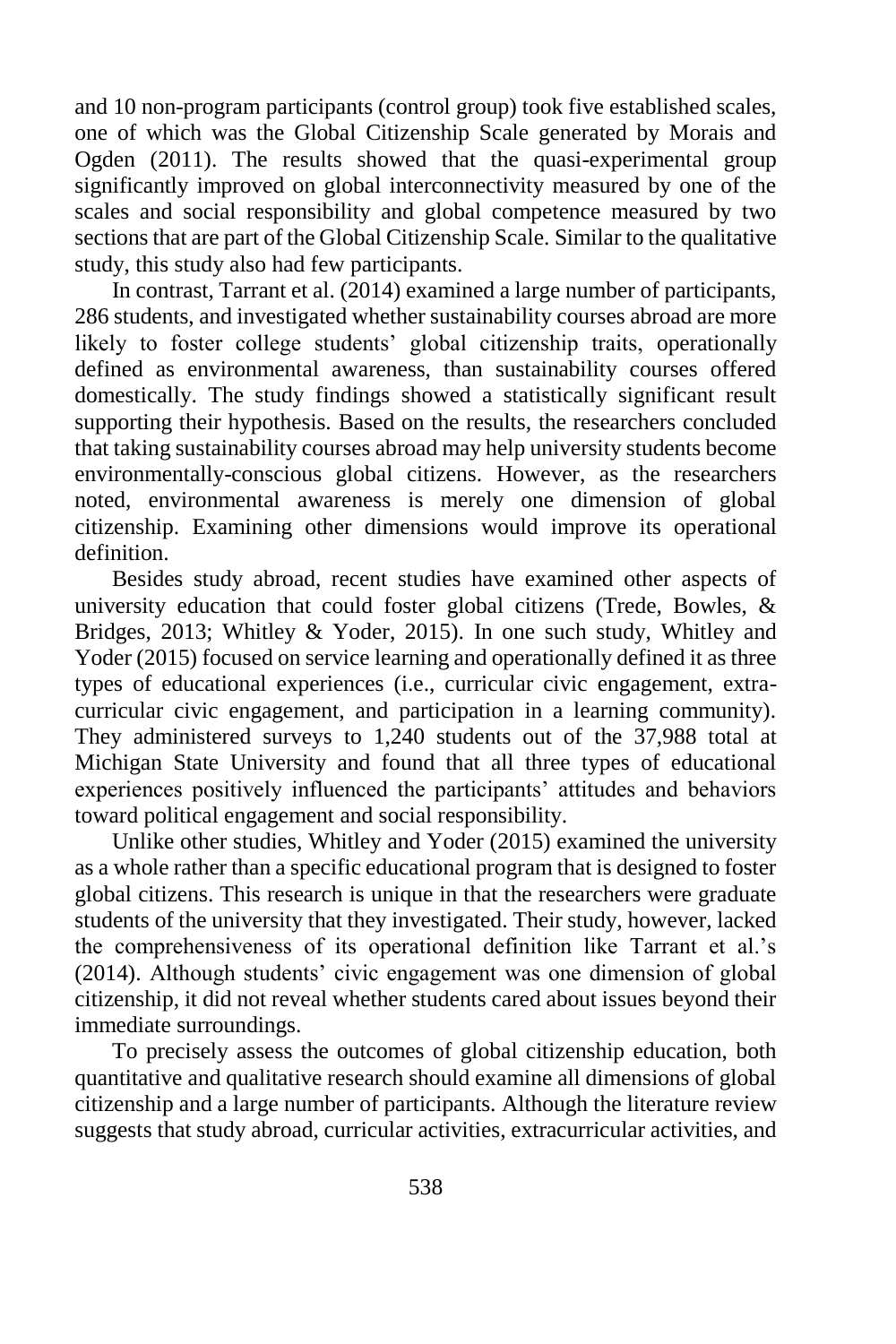civic engagement are likely to foster global citizenship identities in students, existing research has not investigated which and what possible aspects of global citizenship education are more likely to contribute to such end. To fill the gap in the existing literature, the present study thus examined global citizenship education by a university as a whole while focusing on both its curriculum and co-curricular activities in order to answer the questions related to the development of specific global citizenship traits as well as students' perceptions of the programs offered (see *Present Study* for more details). The university studied is described below.

# **Global Citizenship Education at Soka University of America**

# *The Mission of the University*

Soka University of America (SUA), a liberal arts college and graduate school located in Southern California, strives to "foster a steady stream of global citizens committed to living a contributive life" (SUA, n.d.-g). Its founder, Daisaku Ikeda, explained this mission by introducing three stages of human development, which are "dependent, self-reliant, and contributive modes of living":

> A dependent life is one of reliance on the authority and capabilities of others, in which one makes little or no effort to think or act for oneself. It is, in other words, a condition of spiritual laziness. A person who lives in a self-reliant manner may have a clearly defined sense of self and creed, but is prey to alienation and self-aggrandizement. A person who lives a contributive life neither relies on external authority nor lapses into arrogance. In a contributive life, the prime motivation is to contribute to the lives of others and to the realization of their happiness. (1994, p. 1)

This statement suggests that one of SUA's core values is mindset development through which students become thoughtful and contributive individuals.

The other important element in the SUA mission statement is global citizenship. Ikeda (2010) argued that global citizens have three essential elements:

> The wisdom to perceive the interconnectedness of all life and living.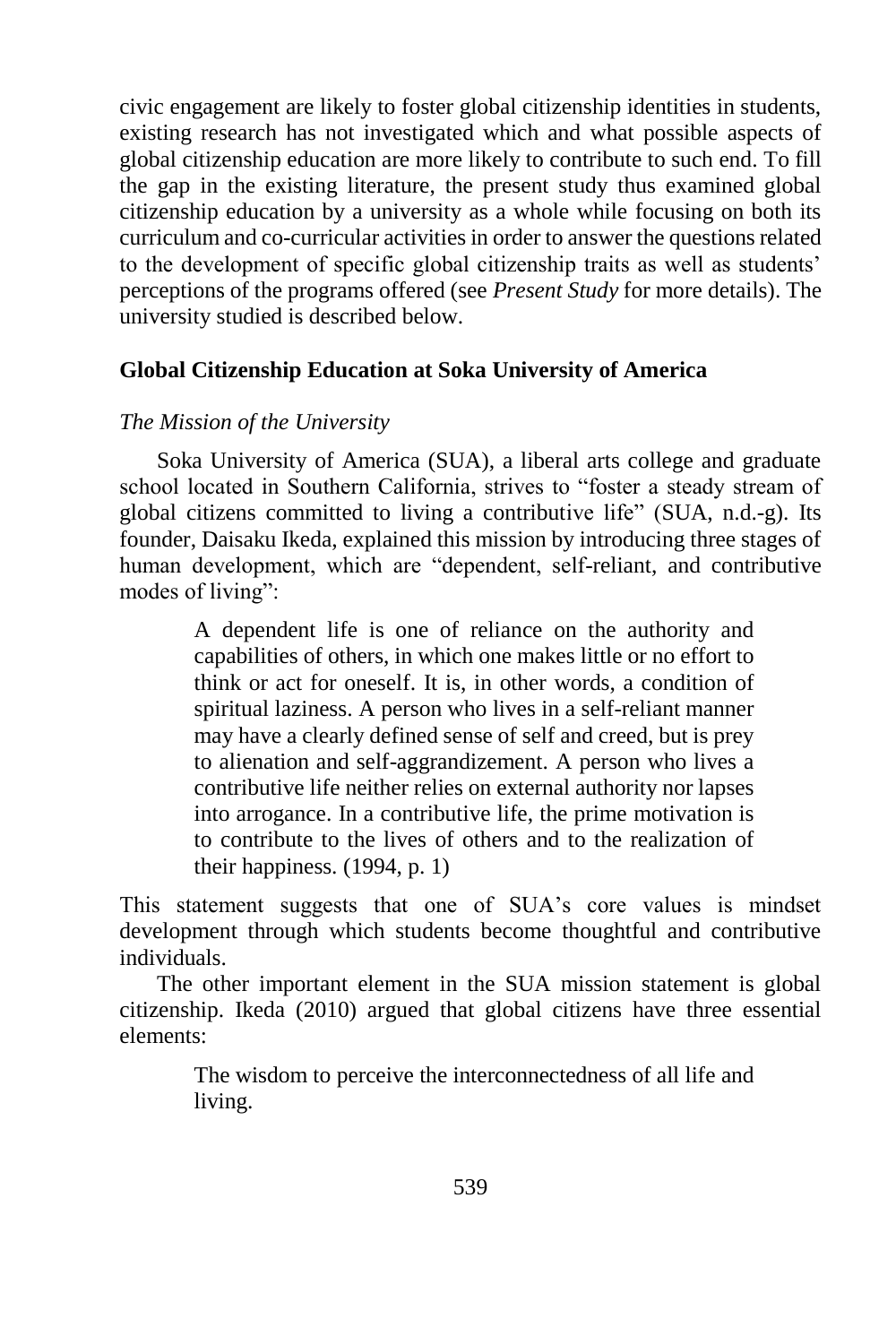The courage not to fear or deny difference, but to respect and strive to understand people of different cultures and to grow from encounters with them.

The compassion to maintain an imaginative empathy that reaches beyond one's immediate surroundings and extends to those suffering in distant places. (pp. 112–113)

The three essential elements of global citizens suggested by Ikeda (2010) seem to be congruent with social responsibility and global competence as defined by Morais and Ogden (2011). Social responsibility entails awareness of social inequalities and concern for others and environment, which comes from compassion. It also means the recognition of local and global interconnectedness, which corresponds to wisdom as defined by Ikeda (2010). Global competence is also congruent with wisdom because it consists of the knowledge of world events and issues. In addition, it means being willing and able to engage in intercultural situations and possession of intercultural communication skills, which are the embodiment of courage. Thus, based on Ikeda's (2010) conceptualization of global citizenship, the present study considered social responsibility and global competence to be the traits of global citizens.

# *Global Citizenship Education Programs at SUA*

SUA aims to produce global citizens with a strong sense of personal responsibility through the entire university curriculum and co-curricular activities rather than through a specific educational program. Based on the abovementioned concept of global citizenship, SUA upholds four institutional learning outcomes (ILOs), one of which is to "become globally educated" (SUA, n.d.-h). The academic program aims to foster "through integrative learning, active and informed global citizens" (SUA, n.d.-c). Through its liberal arts curriculum, the university practices "an interdisciplinary approach to learning, one that is more reflective of global thinking" (SUA, n.d.-f). Besides regular academic courses, a Learning Cluster also offers students an opportunity to be globally educated. A Learning Cluster is a research seminar that takes place during Winter Block (3.5 weeks in January). It allows students to work in small teams with faculty, conduct research, and suggest solutions for local and global issues. One of the learning outcomes is "to develop skills and awareness as concerned and engaged global citizens" (SUA, n.d.-e).

Another characteristic of the curriculum is a mandatory study abroad program. It requires both domestic (U.S.) students and international (F-1 visa) students to study abroad for one semester during their third year. SUA is the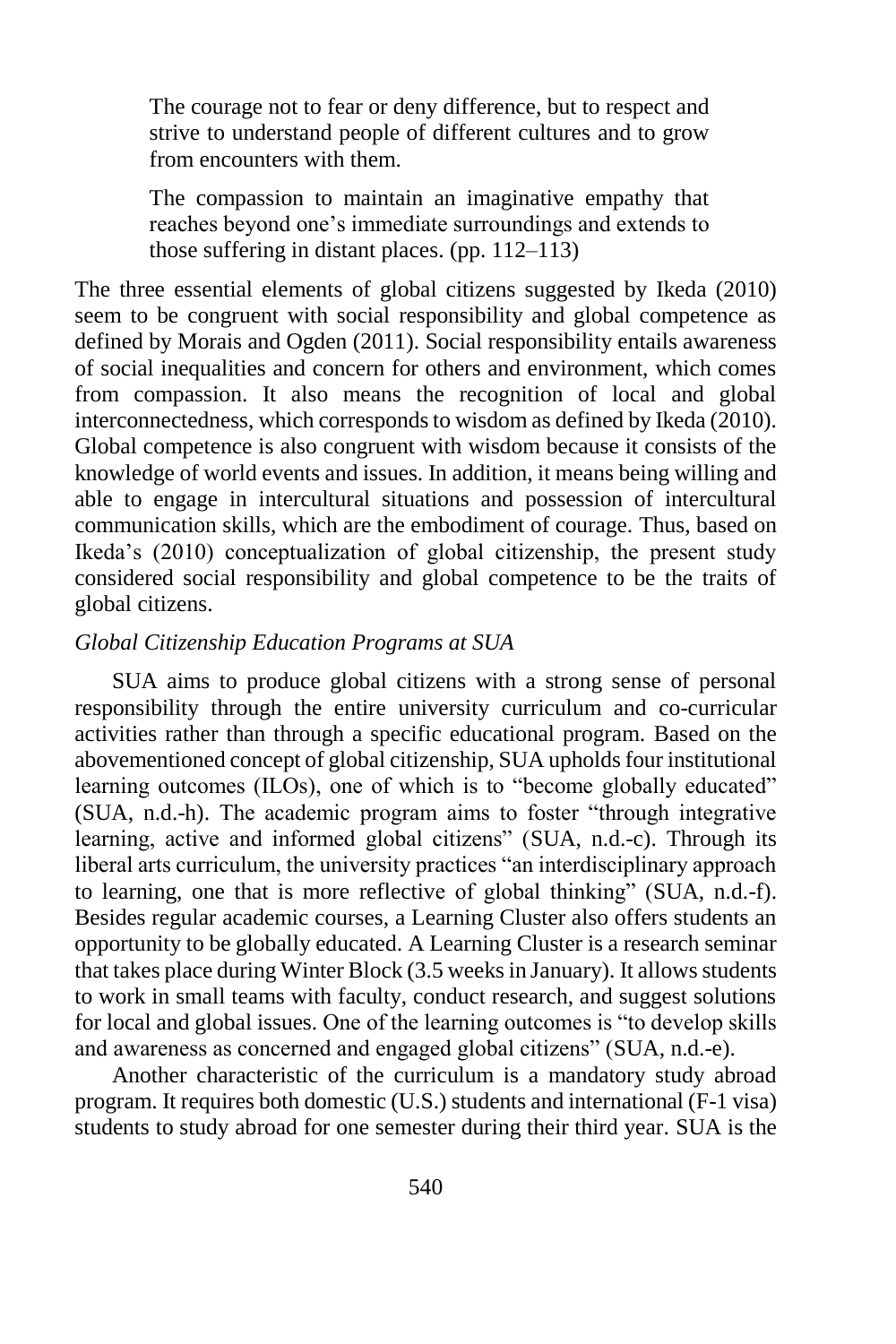first American liberal arts college to require study abroad for graduation. According to Goulah (2012), Ikeda "sees language learning and cultural exchange as curricular means for awakening to the wisdom, courage, and compassion" (p. 62). The mandatory study abroad program reflects SUA's efforts to achieve the mission of fostering global citizens.

The global citizenship characteristics of SUA are also manifested in its diverse student body with approximately 60% domestic and 40% international students. It is also diverse in terms of culture, ethnicity, gender, and socioeconomic status. Among national liberal arts colleges in the US, SUA has been annually ranked number one in the foreign student factor and number two in ethnic diversity (SUA, n.d.-d). In addition, SUA's allresidential environment encourages students to learn from each other and build a harmonious community. For instance, a first-year student is assigned to room with another first-year student who has a different national and/or cultural background. Residential Assistants and Residential Life staff host floor and whole-dormitory gatherings several times a semester, facilitating interactions among residents. Given many opportunities to communicate and interact with diverse others and engage in their community activities, students learn to live in harmony and develop their leadership and communication skills (SUA, n.d.-a).

Student activities such as student clubs (e.g., volunteer groups on local and global issues, ethnic dance clubs, and human rights advocacy clubs) and student organizations (e.g., student government and school magazine editorial committee) also facilitate the interactions within the diverse student body. Some of the learning outcomes of the student activities are "to develop awareness and understanding of local/regional/global issues" and "to develop their cultural competency by identifying their individual biases, embracing human diversity, and valuing differences" (SUA, n.d.-b). Although such activities are voluntary, most of the students engage in at least one of them. Students can take a leadership position for their respective classes and club activities, join clubs, participate in the Alternative Spring Break activities, and so forth. The Office of Student Activities also organizes and supervises campus events. Professionals from distinct fields give students talks on various topics, such as sustainability, social justice, and international issues. In addition, the Soka Performing Arts Center hosts various cultural music concerts and talks by distinguished guests addressing issues related to global citizenship.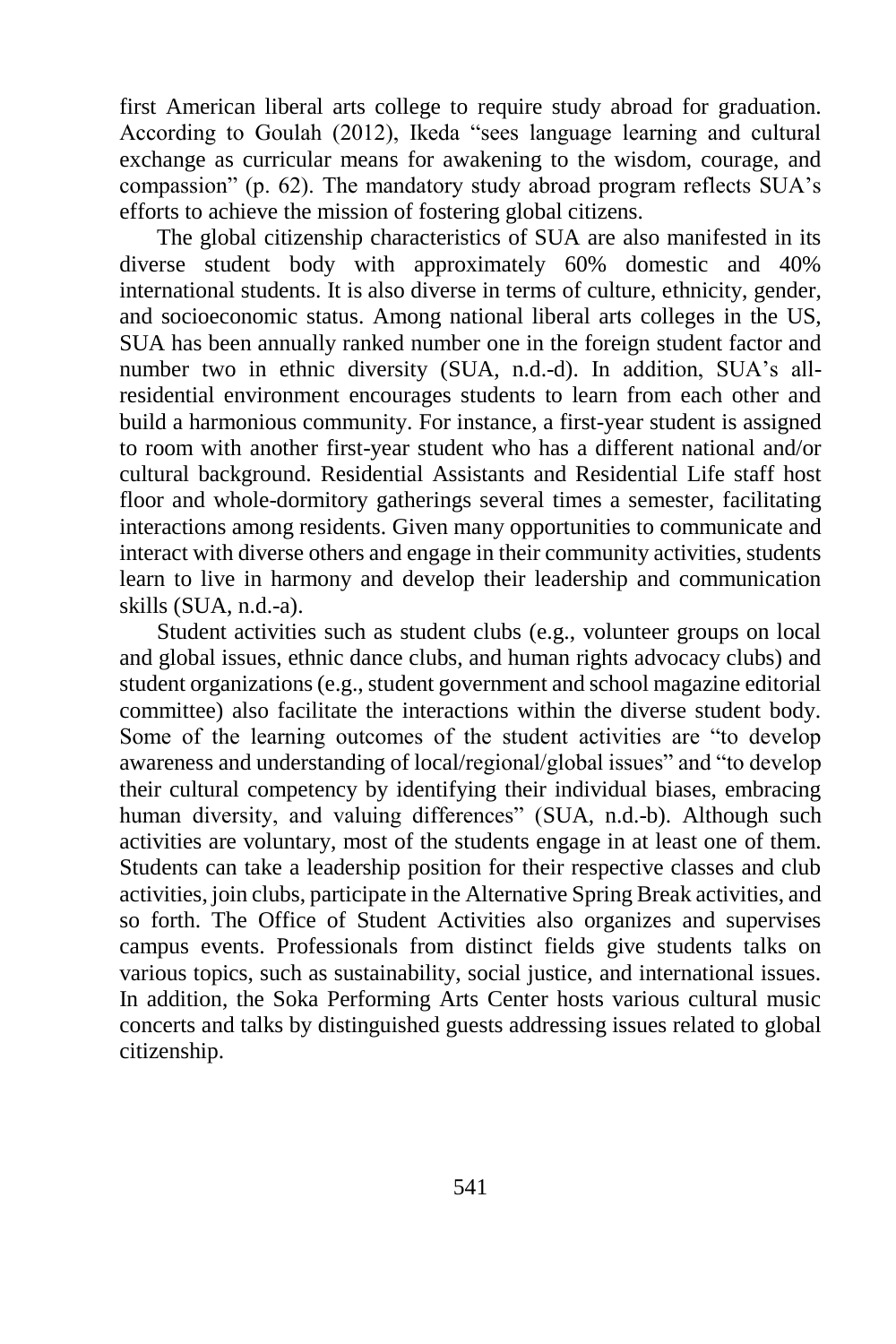# **PRESENT STUDY**

The past research has suggested that study abroad is likely to foster global citizens in higher education settings (Bilash & Kang, 2007; Deardorff, 2006; Freedman, 2010; Parsons, 2010; Roy, 2014). However, one critical deficit of the past research is that many studies have used a limited definition of global citizenship. As discussed above, although the existing literature addresses specific programs or curricular and co-curricular activities (Bilash & Kang, 2007; Costello, 2015; Deardorff, 2006; Freedman, 2010; Parsons, 2010; Roy, 2014; Tarrant et al., 2014; Trede et al., 2013), it rarely examines university education as a whole by researching both a university curriculum (e.g., a study abroad program and academic courses) and co-curricular activities (e.g., community learning experiences). The small number of study participants is also a rampant problem in this research field. The present study thus attempted to focus on the development of global citizenship, by including a large number of participants, and examined how SUA (as presented above) develops global citizenship traits in its undergraduate students.

Using a cross-sectional correlational design, the first part of the present study investigated the experience and development of SUA students as they strive to become global citizens. The literature review, as given above, indicates that study abroad is an effective means to develop global citizenship traits and that SUA achieves its mission. Accordingly, it was hypothesized that:

- 1. *Time spent at SUA predicts a level of global citizenship development.* More specifically, the number of years spent at SUA will be positively correlated with a level of global citizenship traits.
- 2. *Study abroad experiences predict a high level of global citizenship development.* More specifically, (a) students who have completed the SUA study abroad program are likely to demonstrate a higher level of global citizenship traits than students currently on the SUA study abroad program, and (b) students currently on the SUA study abroad program are likely to demonstrate a higher level of global citizenship traits than students who have not yet participated in study abroad.
- 3. *The status as international student predicts a high level of global citizenship development.* More specifically, students enrolled as F-1 visa students at SUA are likely to demonstrate a higher level of global citizenship traits than domestic students.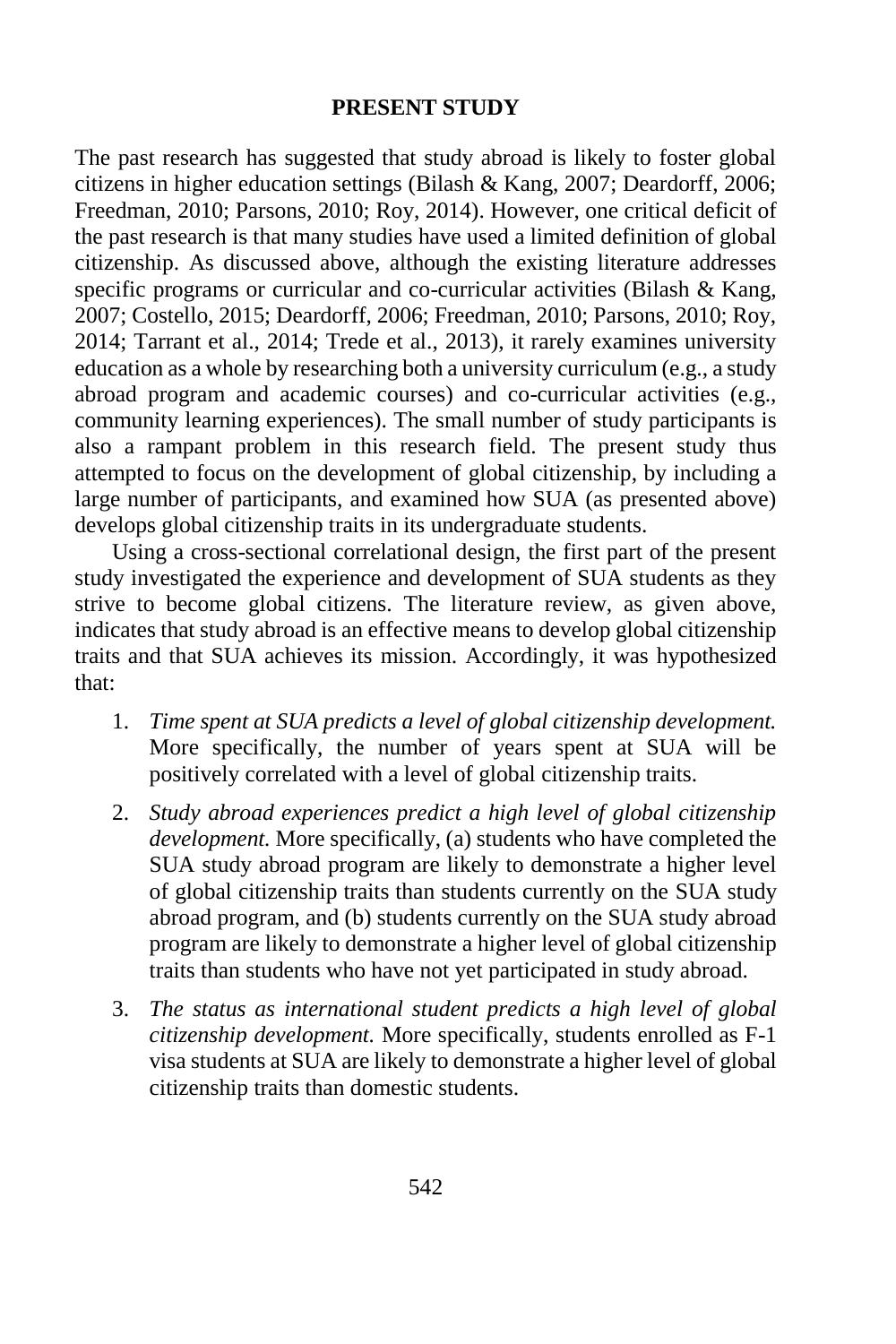Additionally, the present study explored students' assessment of and perceptions toward the curriculum, co-curricular activities, and campus life characteristics. Specifically, it examined how, if at all, the SUA curriculum, co-curricular activities, and campus life characteristics facilitate the development of students' global citizenship traits.

### **METHOD**

# **Participants**

Participants were SUA students enrolled in the undergraduate program as of January 2018. Prior to the launch, plans and procedures associated with the study were reviewed and approved by the university's Institutional Review Board.

The 268 participants consisted of 84 males (31.3%), 178 females (66.4%), and six students who selected "prefer not to answer" (2.2%). In terms of expected graduation year, the sample was comprised of 70 students from the class of 2021 (26.1%), 63 from the class of 2020 (23.5%), 76 from the class of 2019 (28.4%), and 59 from the class of 2018 (22.0%). Similar to the demographics of the whole student body, 158 domestic students (56.0%) and 116 international students (43.3%) participated in the study. Two students (0.7%) indicated "prefer not to answer" whether they were domestic or international. As for study abroad experience, 158 (59.0%) had not yet participated in SUA's mandatory third-year semester study abroad (i.e., firstand second-year students), 22 (8.2%) were currently on study abroad, and 88 (32.8%) had completed the program. All the participants were 18 years or older. The demographic data of the 268 participants are presented in Table 1.

The categories "expected graduation year," "domestic vs. international," and "study abroad experience" are three major independent variables studied in the present study.

### **Instrument**

The present study utilized an online questionnaire with a set of questions regarding demographic information and global citizenship traits (see Appendix).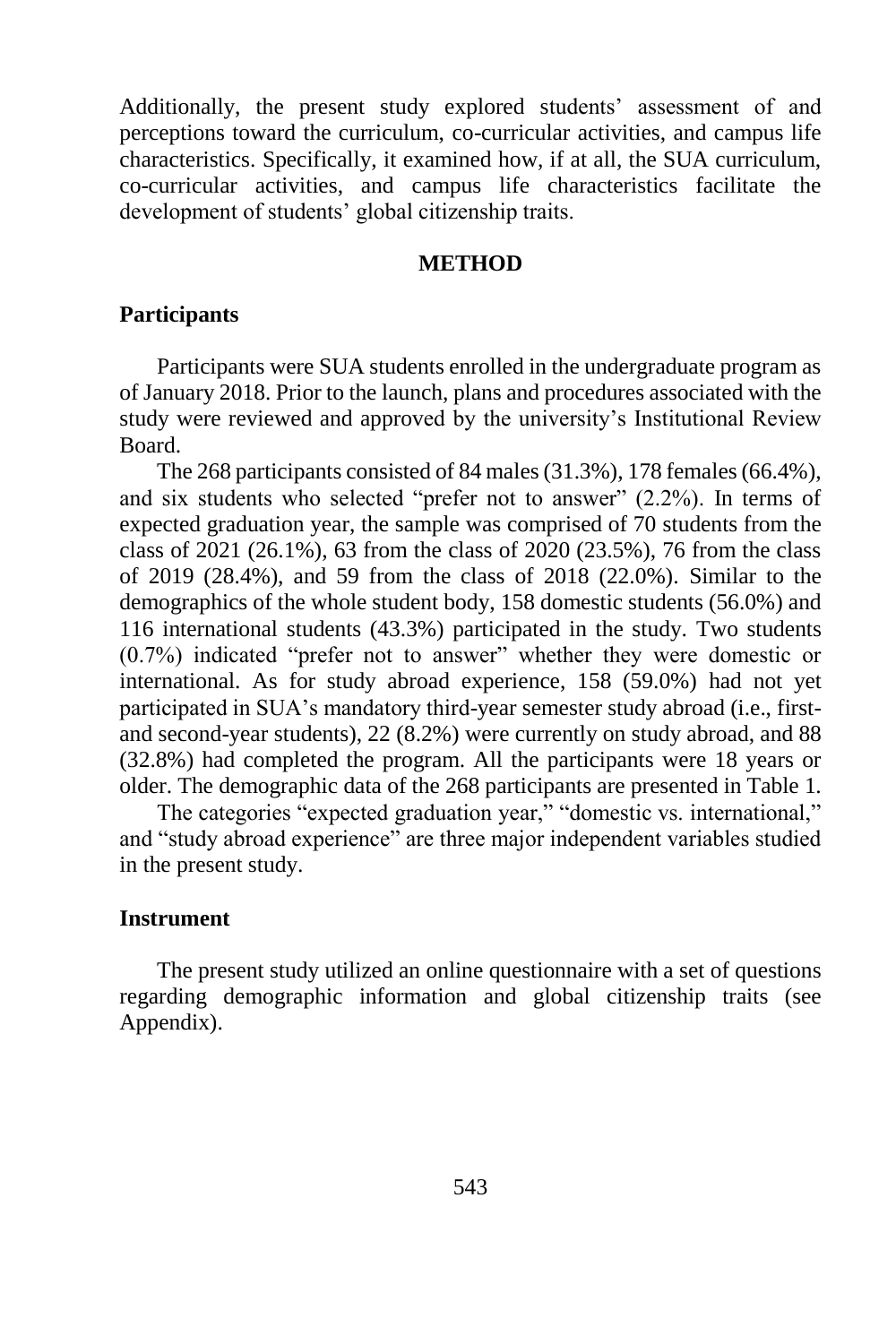| Demographic               | $\boldsymbol{n}$ | $\frac{0}{0}$ |
|---------------------------|------------------|---------------|
| Gender                    |                  |               |
| Male                      | 84               | 31.3          |
| Female                    | 178              | 66.4          |
| Prefer not to answer      | 6                | 2.2           |
| Expected graduation year  |                  |               |
| 2021                      | 70               | 26.1          |
| 2020                      | 63               | 23.5          |
| 2019                      | 76               | 28.4          |
| 2018                      | 59               | 22.0          |
| Prefer not to answer      | $\theta$         | 0.0           |
| Domestic or international |                  |               |
| Domestic                  | 158              | 56.0          |
| International             | 116              | 43.3          |
| Prefer not to answer      | $\overline{2}$   | 0.7           |
| Study abroad experience   |                  |               |
| Not yet participated      | 158              | 59.0          |
| Currently on study abroad | 22               | 8.2           |
| Completed study abroad    | 88               | 32.8          |

# **Table 1: Participant demographics (***N***=268)**

# *Demographic Information*

The questionnaire asked for participants' gender, expected graduation year, and status (domestic or international). In addition, it asked whether they had finished the mandatory study abroad program.

# *Global Citizenship Traits*

The Global Citizenship Scale generated by Morais and Ogden (2011) was used to measure the participants' demonstration of global citizenship traits. Although the scale consisted of three thematic components, the present study used only two of them—i.e., social responsibility and global competence. As the introduction suggests, these two thematic components are congruent with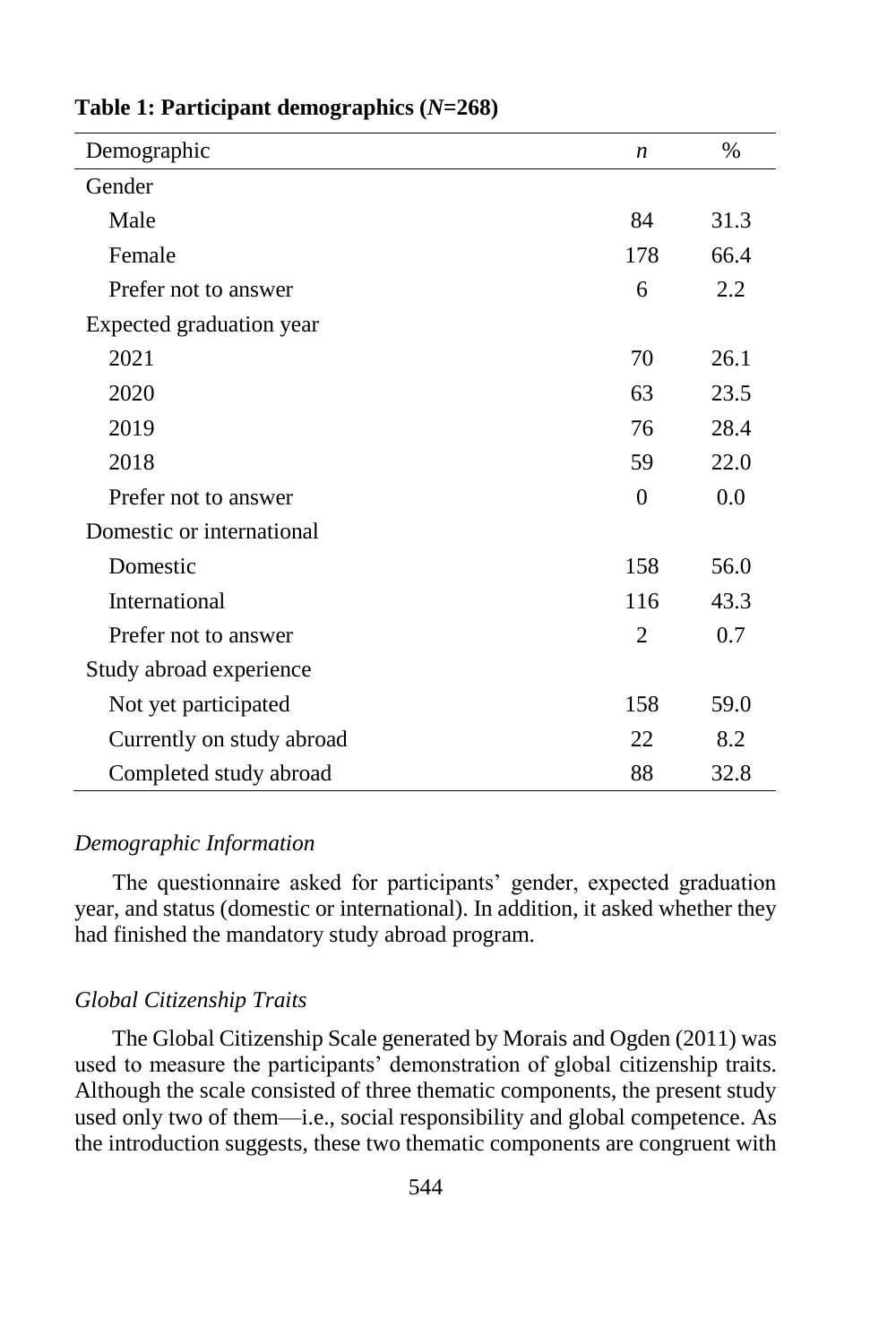Ikeda's (2010) definition of global citizenship. Social responsibility (i.e., awareness of social inequalities, concern for others and environment, and recognition of local and global interconnectedness) corresponds to compassion and wisdom as Ikeda (2010) defined. Likewise, global competence (i.e., knowledge of world events and issues, willingness and capability to engage in intercultural situations, and possession of intercultural communication skills) is consistent with Ikeda's (2010) definition of wisdom and courage.

Another component, global civic engagement, is not congruent with that definition and might not be suitable for the present study. Some of the items of civic engagement ask whether students will volunteer abroad or get involved with international projects over the next 6 months (Morais & Ogden, 2011). Given that SUA students are required to study abroad for one semester in their third year for either fall or spring, especially second- and third-year students may not be able to engage in such activities for time constraints. Therefore, the present study excluded the dimension of global civic engagement.

The Global Citizenship Scale includes six items that measure participants' social responsibility. Another dimension, global competence, encompasses three sub-dimensions including self-awareness, intercultural communication, and global knowledge (Morais & Ogden, 2011). The scale contains three items each for self-awareness, intercultural, and global knowledge. For each item, participants indicated how much they agree with the statements representing the dimensions on a 5-point Likert scale. The levels ranged from 1 (*Strongly disagree*) to 5 (*Strongly agree*).

Morais and Ogden (2011) reported that the Cronbach's alphas for social responsibility, self-awareness, intercultural communication, and global knowledge were .79, .69, .76, and .67, respectively. The internal consistency reliability for the current sample was similar to that for Morais and Ogden's (2011) sample. The Cronbach's alphas for social responsibility, selfawareness, intercultural communication, and global knowledge were .64, .65, .74, and .67, respectively.

#### *Student Perceptions of the University Offerings*

The participants were also asked to rate the extent they consider each curricular activity, co-curricular activity, and campus life characteristic to have helped them become better global citizens on a 5-point Likert scale from 1 (*Strongly disagree*) to 5 (*Strongly agree*). The curriculum consisted of regular academic courses, Learning Clusters, and the mandatory study abroad program. Co-curricular activities included student activities and campus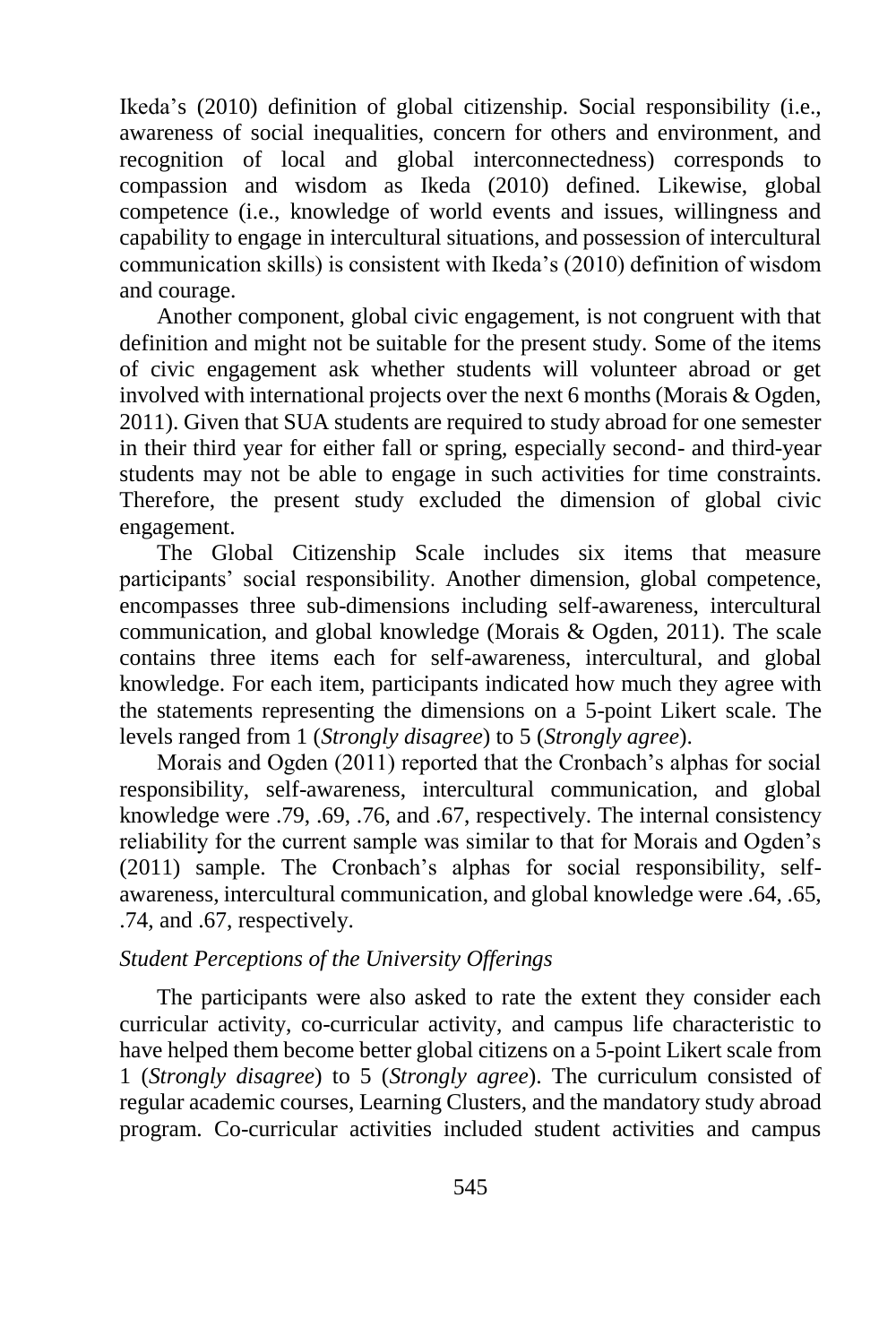events. Campus life characteristics were diverse student body and dormitory life. Besides the ratings, the questionnaire included questions about how many times participants had taken Learning Cluster courses including the one currently being taken (see Question 23, Appendix A) and whether they had finished the SUA study abroad program (see Question 25). In addition, participants, if desired, were asked to write about their experiences related to each university offering, to comment on other aspects of the university that might have helped them become better global citizens, and to offer any additional comments.

### **Procedure**

An online questionnaire was created using a survey software program and was distributed through email to 416 students, who were all enrolled in the SUA undergraduate program as of January 2018. Those respondents who identified themselves as 17 years old or younger were excluded from the study. Out of all students who were 18 years or older, 268 students completed the survey. The response rate was 64.4%.

#### **Data Analyses**

To test Hypothesis 1, a one-way analysis of variance (ANOVA) was performed on the participant scores of the Global Citizenship Scale and participants' expected graduation year—2018, 2019, 2020, and 2021. To test Hypotheses 2a and 2b, an ANOVA was performed on the Global Citizenship Scale scores and participants' study abroad experiences (completed, in progress, or not yet started). To test Hypothesis 3, an independent-samples *t*  test was performed on participants' scores of the Global Citizenship scale comparing domestic and international students. The significance threshold was set at .05.

#### **RESULTS**

#### **Global Citizenship Traits of SUA Students**

*Hypothesis 1: Time spent at SUA predicts a level of global citizenship development.*

The results indicated a general tendency for upperclassmen to score higher on the Global Citizenship Scale than underclassmen. The class of 2018 (*M* = 55.81,  $SD = 6.13$ ) scored higher than the class of 2019 ( $M = 55.18$ ,  $SD = 6.23$ ).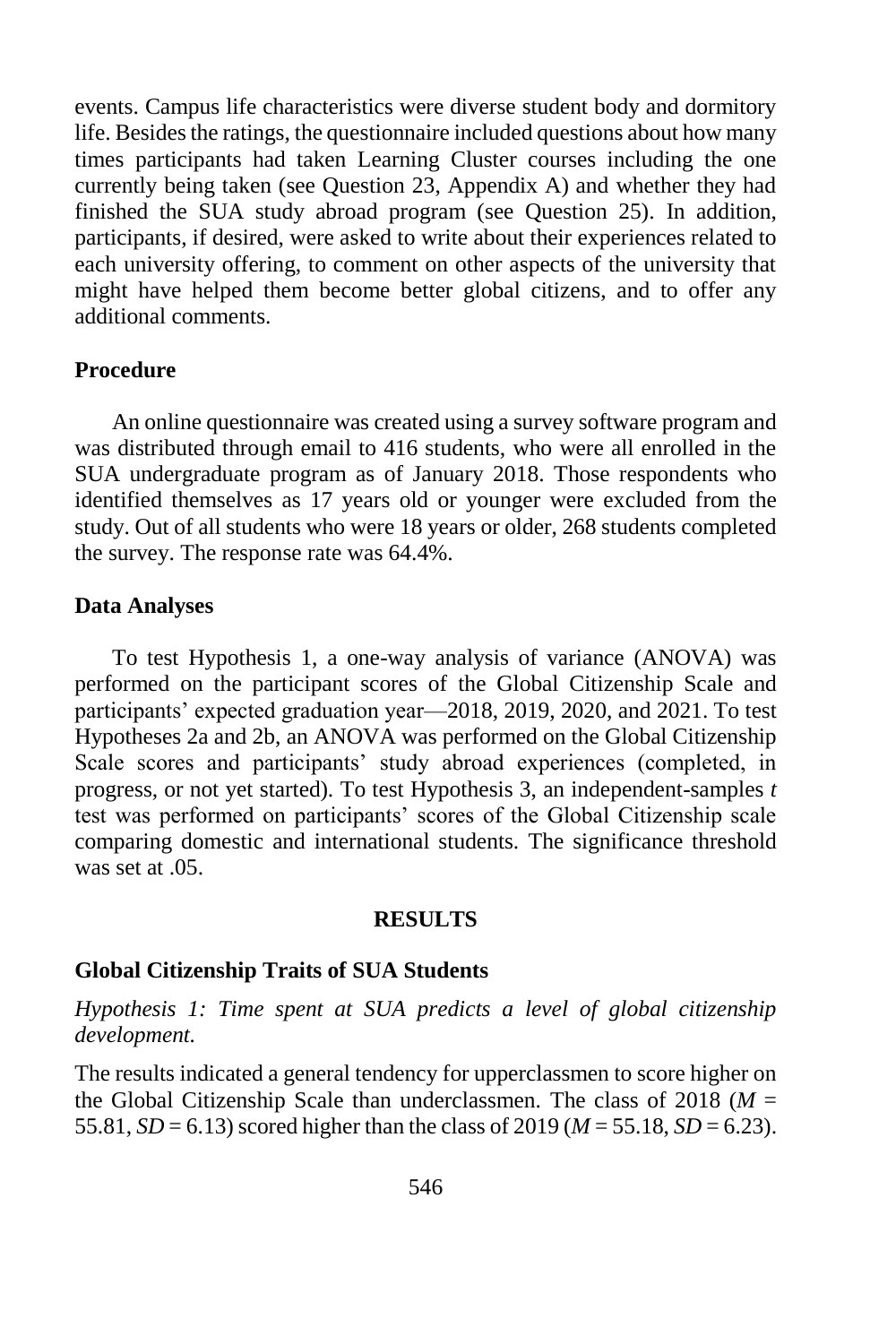Similarly, the class of 2019 scored higher than the class of 2020 ( $M = 54.95$ ,  $SD = 6.23$ ), and the class of 2020 scored higher than the class of 2021 ( $M =$ 54.46,  $SD = 6.53$ ). Although an ANOVA did not find significant differences,  $F(3, 264) = 0.51$ ,  $p > .05$ , the results generally supported the hypothesis. Figure 1 visually exhibits the general tendency found.

**Figure 1: Global Citizenship Scale Mean Scores by Expected Graduation Year**



*Note.*  $p > .05$ .

*Hypothesis 2a: Study abroad completers are likely to demonstrate a higher level of global citizenship development than students currently on study abroad.*

The descriptive statistics indicated that students who completed the study abroad program scored on the Global Citizenship Scale the highest  $(M =$ 55.97,  $SD = 6.12$ ). Although ANOVA did not find significant differences,  $F(2, 265) = 2.28$ ,  $p > 0.05$ , the hypothesis was generally supported in that study abroad completers scored better than non-completers.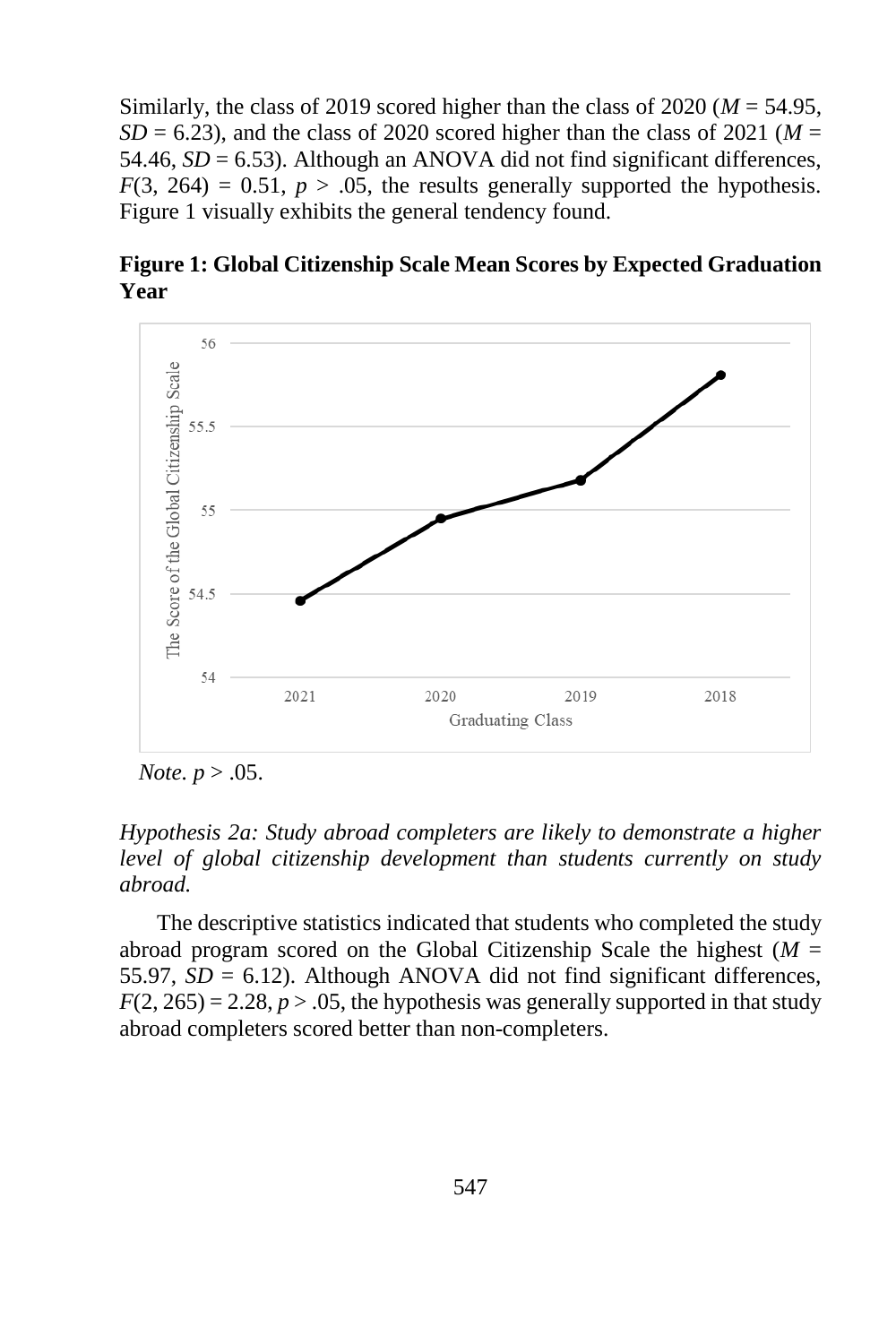*Hypothesis 2b: Students currently on study abroad are likely to demonstrate a higher level of global citizenship development than students who have not yet participated.* 

The descriptive statistics indicated that students who had not yet been on the study abroad program scored higher ( $M = 54.89$ ,  $SD = 6.25$ ) than students currently on the study abroad program ( $M = 52.91$ ,  $SD = 6.96$ ). Although ANOVA did not find significant differences,  $F(2, 265) = 2.28$ ,  $p > .05$ , the results did not support the hypothesis but rather indicated the opposite tendency.

The results for Hypotheses 2a and 2b combined indicated that those currently on study abroad scored the lowest on the Global Citizenship Scale as seen in Figure 2.





*Note.*  $p > .05$ .

*Hypothesis 3: The status as international student predicts a high level of global citizenship development.*

The independent-samples *t* test showed that domestic students scored significantly higher,  $t(264) = 4.03$ ,  $p < .001$ , on the Global Citizenship Scale  $(M = 56.40, SD = 6.29)$  than international students  $(M = 53.34, SD = 5.93)$ , as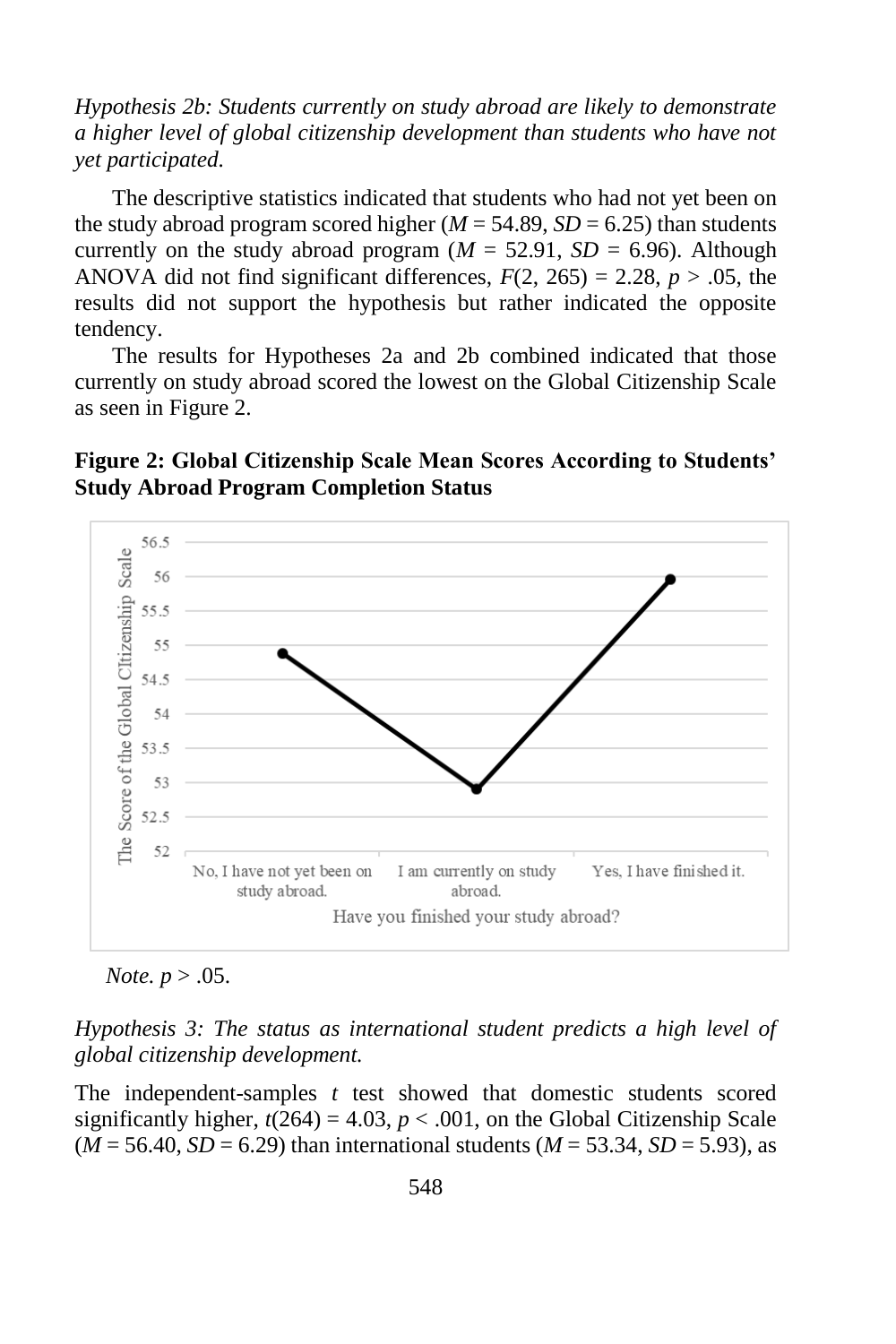shown in Figure 3. The results did not support the hypothesis, but rather indicated the opposite tendency.



**Figure 3: Global Citizenship Scale Mean Scores by Domestic Students vs. International Students**

### **Students' Assessment of the University Offerings**

#### *Question 1: What contributes to global citizenship development?*

An ANOVA for Question 1 yielded a significant effect, *F*(6, 1681) = 24.960,  $p < .001$ . The rating for the study abroad program ( $M = 4.48$ ,  $SD =$ 0.76) was honestly significantly higher than that for Learning Cluster ( $M =$ 4.05,  $SD = 0.96$ ) and that for regular academic courses ( $M = 4.04$ ,  $SD = 0.80$ ). The rating for Learning Cluster was honestly significantly higher than that for student body ( $M = 3.92$ ,  $SD = .93$ ). The rating for regular academic courses was honestly significantly higher than that for student activities ( $M = 3.68$ ,  $SD = 0.93$ ). The rating for student body was honestly significantly higher than that for SUA's dorm life ( $M = 3.57$ ,  $SD = 1.07$ ) and that for campus events  $(M = 3.48, SD = 0.06)$ . The results are shown in Figure 4.

*Note. p* < .001.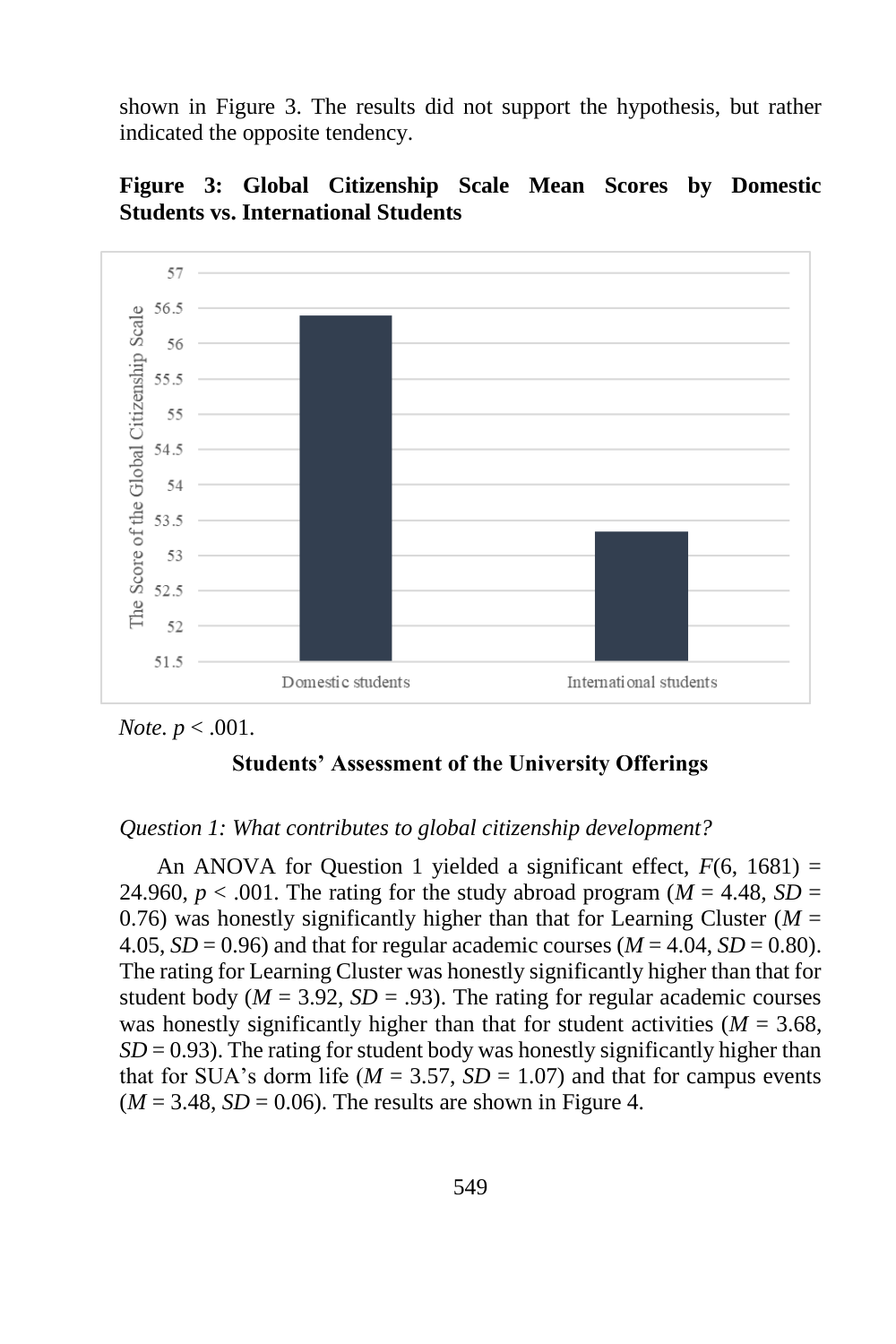

**Figure 4: Participants' Mean Ratings of University Offerings**

*Note. p* < .001.

*Question 2: How do different student statuses affect students' assessment of the university offerings?*

An ANOVA indicated that students' expected graduation years had a statistically significant effect on the ratings for the curricular and co-curricular activities,  $F(3, 264) = 4.16$ ,  $p < .01$ . As a post hoc test, a Tukey HSD test was conducted. The results showed that fourth-year students rated regular academic courses honestly significantly higher  $(M = 4.31, SD = 0.79)$  than third-year students ( $M = 3.83$ ,  $SD = 0.94$ ). The analysis did not yield any significant results for domestic vs. international students.

*Questions 3: How is study abroad perceived by current study abroad students and completers?*

The independent-samples *t* test indicated that study abroad completers evaluated the program significantly higher ( $M = 4.56$ ,  $SD = 0.74$ ) than those who were currently on study abroad ( $M = 4.18$ ,  $SD = 0.80$ ),  $t(108) = 2.09$ , *p* < .05, as seen in Figure *5*.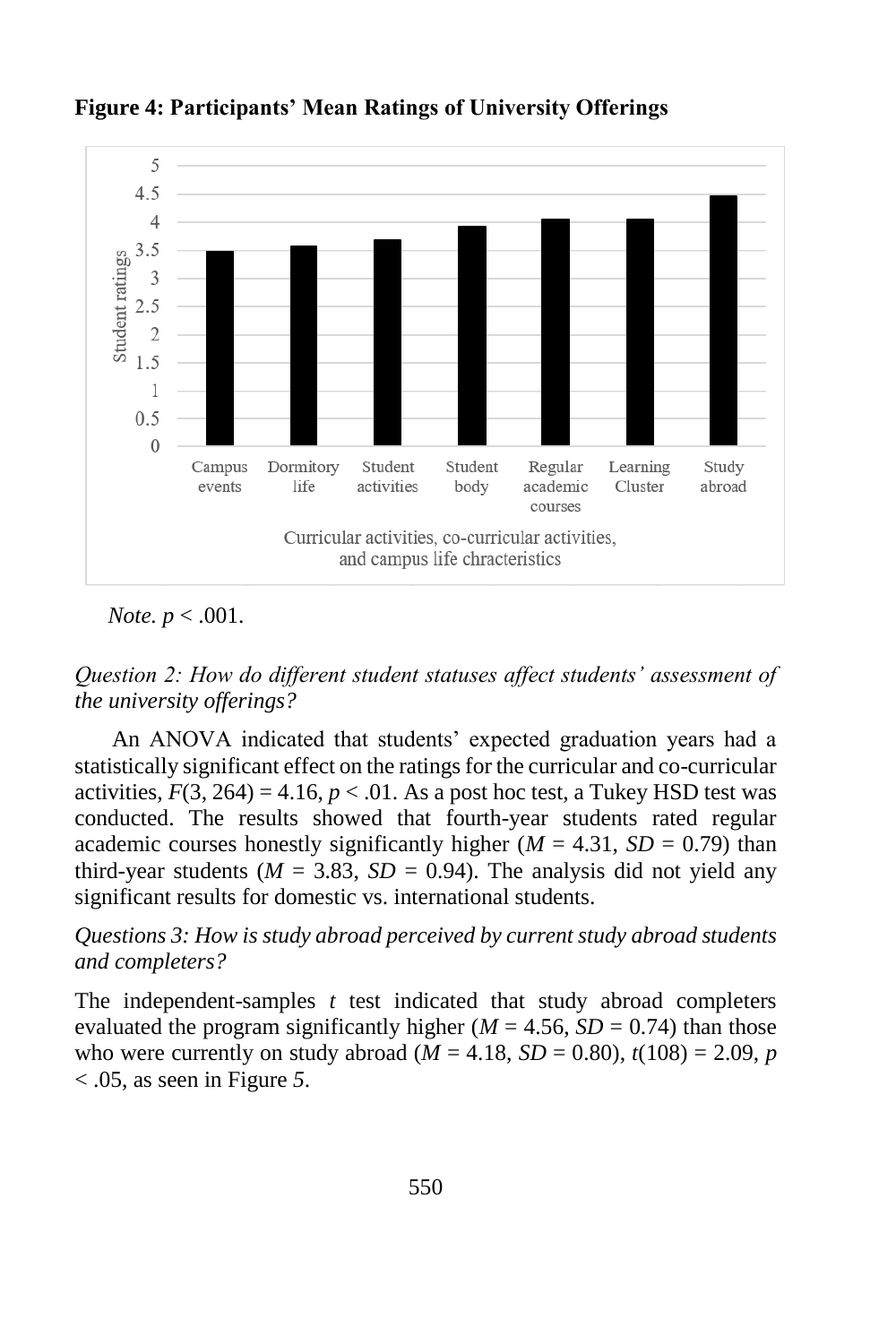

**Figure 5: Participants' Mean Ratings of the Mandatory Study Abroad Program**

*Note. p* < .05.

### **DISCUSSION**

The present study has found that students develop their global citizenship traits steadily as they spend more time at the university, generally supporting the hypothesis although the number of years did not have a statistically significant effect on the Global Citizenship Scale scores. It is possible that the drop of scores by those currently on study abroad (see Figure 2) skewed the steady developmental pattern that was expected.

For Hypotheses 2a and 2b, contrary to the expectation, students currently on study abroad demonstrated the lowest global citizenship traits of all. A possible explanation for this result is that study abroad is a time period when students reflect on their own identities and struggle to overcome cultural challenges, such as culture shocks. This seems to be accounted for by the findings by Heinzmann, Künzle, Schallhart, and Müller (2015) that during study abroad, students might become more cautious of evaluating their own intercultural competence, because they face challenges and frustrations by experiencing life in the host country.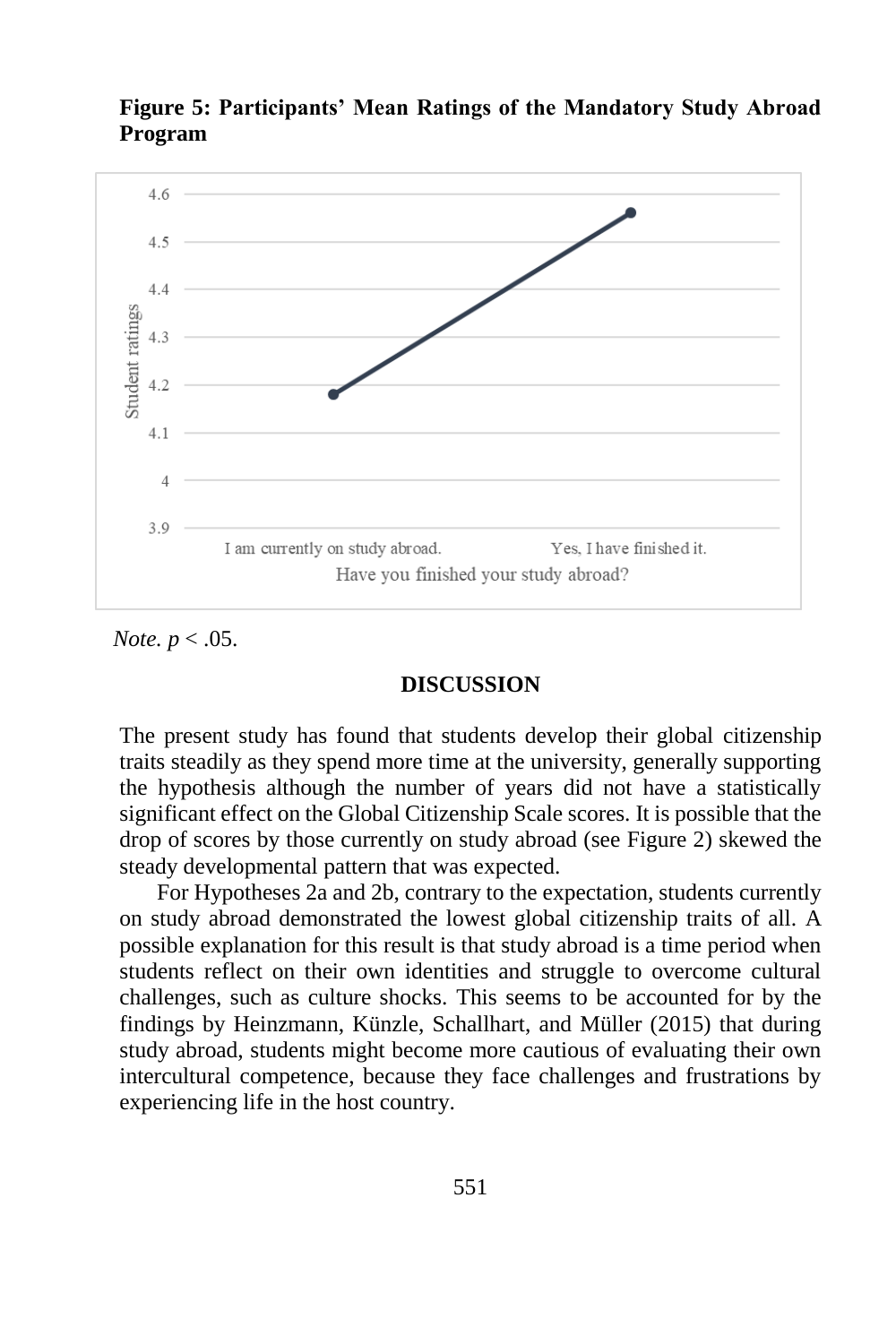Similarly, for Hypothesis 3, contrary to the expectation, domestic students displayed significantly more global citizenship traits than international students. This finding indicates that international students, who are basically on study abroad in the US, tend to struggle with social responsibility and global competence while actively seeking their identities as global citizens, which is congruent with the findings for Hypothesis 2.

Overall, in terms of influencing their global citizenship traits, students tended to rate the curricular programs (i.e., the mandatory study abroad program, a Learning Cluster, and regular academic courses) higher than the co-curricular activities (i.e., student activities and campus events) and campus life characteristics (i.e., dormitory life and the student body). Furthermore, participants perceived that the mandatory study abroad program had helped them the most to become better global citizens. In addition, students who had completed the study abroad program commented their appreciation for it considerably more than those who were currently on it. Although the statistical analyses did not reveal that the Global Citizenship Scale scores improved significantly during and after the study abroad program, students perceived its substantial influence on their global citizenship traits.

The comments by study abroad completers suggested that they became more globally competent through their study abroad experiences—e.g., by overcoming a sense of discomfort interacting with people from different cultures. They also learned about the issues and news in their host countries and various cultures. By doing so, students developed their social responsibility because they became knowledgeable and thus concerned about local and international problems. One student commented, "Living in a different country and learning a language that I previously had no experience with taught me about compassionate communication and open-mindedness towards immigrants." This comment indicates that SUA's mandatory study abroad program helped the student have what Ikeda (2010) called "the compassion to maintain an imaginative empathy that reaches beyond one's immediate surroundings and extends to those suffering in distant places" (pp. 112–113). From the students' perspective, study abroad is an effective means to develop global citizenship traits.

The next highest rated activities were a Learning Cluster and regular academic courses. Based on student comments, a Learning Cluster seems to positively influence global competence by teaching students about world issues that they might not have been aware of before. For instance, Learning Cluster courses allow students to study particular issues and situations in other parts of the world and to raise the awareness of current global issues. Many students commented that they were more informed of global issues that they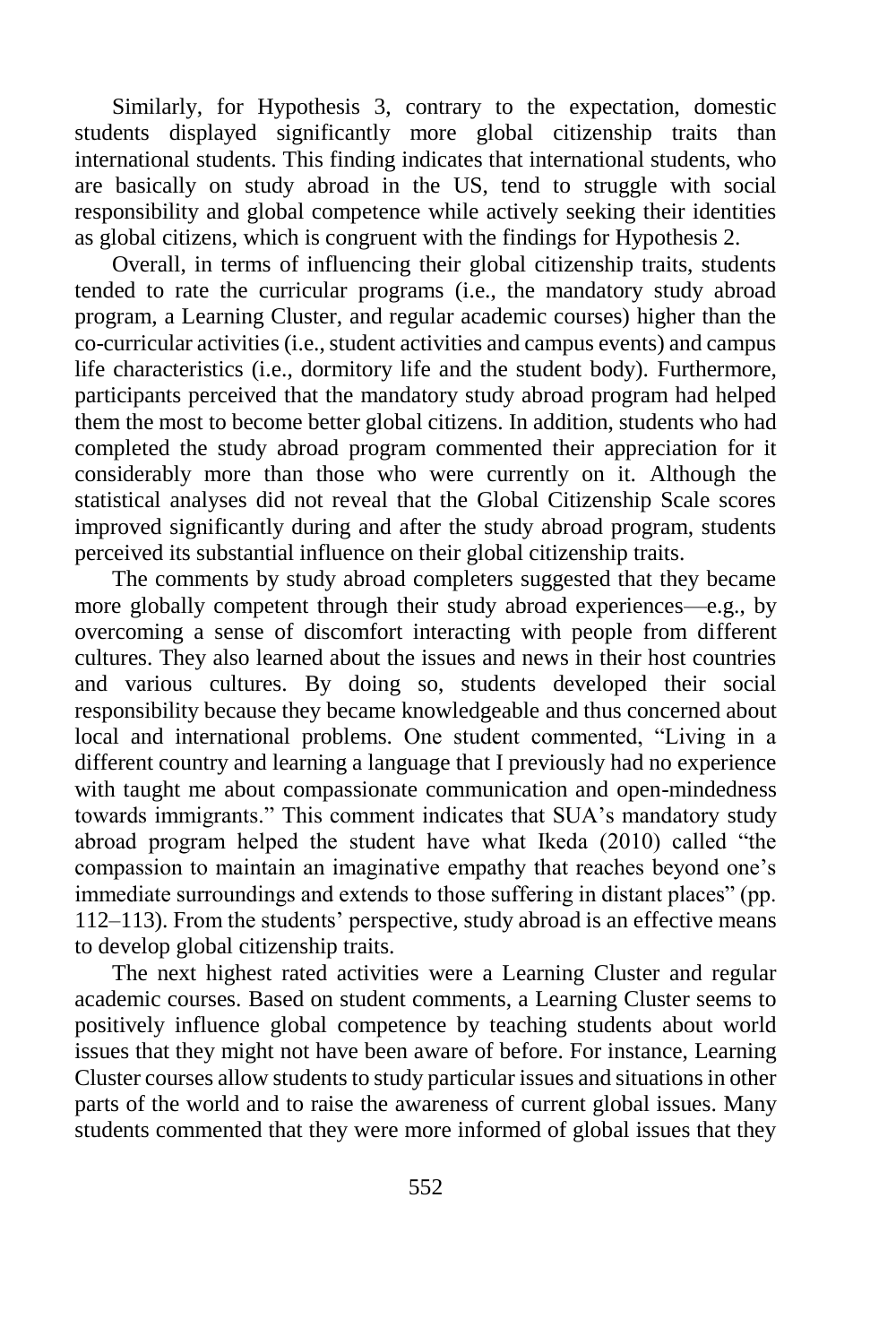had previously been unfamiliar with, such as history and conflicts in East Asia and environmental and economic development issues in Beijing and Los Angeles.

A Learning Cluster also seems to foster social responsibility. Whereas some students indicated that they realized the interconnectedness of the world, many students wrote that they became more aware of inequalities pertaining to global issues that they learned through taking their Learning Cluster courses. As in the case of study abroad, a majority of comments suggest that students consider a Learning Cluster effective at fostering global competence and social responsibility.

Similarly, regular academic courses also had positive influences on students' global competence and social responsibility. Many students indicated that SUA's regular academic courses have helped them examine global issues from different perspectives and have offered an opportunity to discuss with classmates from various cultural and national backgrounds. Thus, students can not only acquire knowledge of world issues but also engage in intercultural interactions in class. SUA's regular academic courses serve as a platform in which students practice and develop their global competence and social responsibility. Students also commented that they became aware of social problems and started being concerned about them. For instance, a student wrote:

> SUA's regular academic courses have given me the opportunities to learn about the social and global issues I had never heard of. I think such opportunities have helped me become aware of the problems and motivated to become an individual who contributes to solving them.

By taking regular academic courses, students become knowledgeable about global issues and want to address them, which may result in the development of their global citizenship identities.

It was also found that fourth-year students appreciated regular academic courses more than third-year students. A possible reason is that fourth-year students are able to synthesize their learning experiences at SUA. For example, a fourth-year student made a comment about regular academic courses as follows:

> The discussion-based design of the classrooms has helped and continues to help me with broadening my international perspective. With students from all around the globe providing their perspective and their experiences, as a domestic student, that dialogue helped me "expand my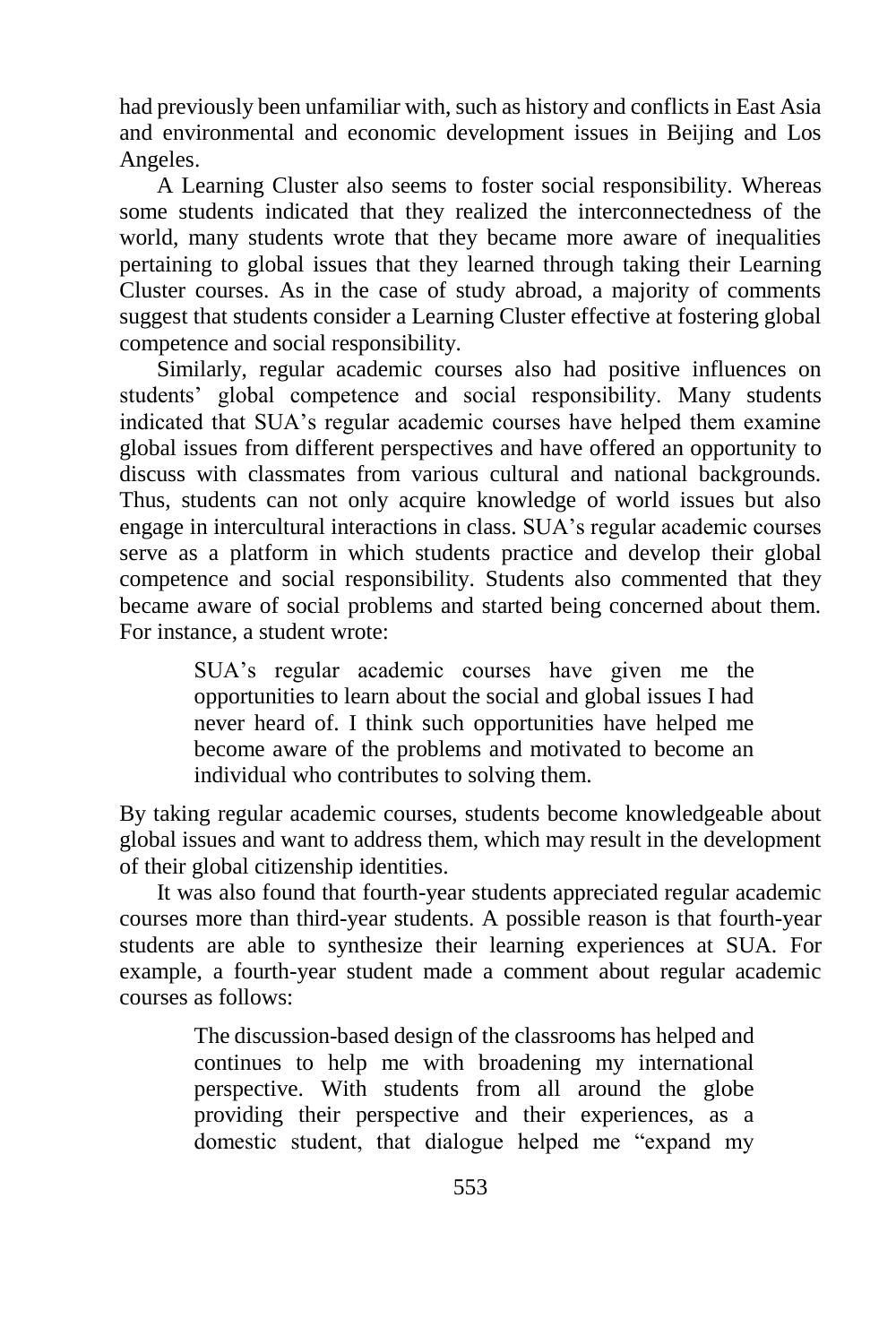horizons" if you will. The courses that I have taken also motivated me to pursue international and comparative law. Without the course work, global citizenship would not have necessarily been at the forefront of my time here.

As the comment suggests, SUA's regular academic courses, taught by faculty with diverse backgrounds, expose students to a wide variety of issues from different perspectives. Students experience liberal arts education with peers who have diverse perspectives, find their own interests, and pursue them.

After all the curricular activities, the diverse student body was ranked as the next most valuable item that influenced students' global citizenship traits. Participants indicated that they learn about different cultures and perspectives through interacting with diverse peers inside and outside classes. Although such learning experiences do not necessarily lead to the development of global citizenship traits, they are the steps and opportunities toward becoming culturally competent and socially responsible.

The next highest rated item was student activities. Many students appreciated that they were able to foster their leadership skills through club activities by interacting with diverse others. In addition, many comments imply rich learning experiences that deepened participants' understanding of other cultures and students with different cultural backgrounds. Students mentioned their participation in club activities (e.g., a Hawaiian dance club, Indian dance club, and a Japanese Taiko club) and in special programs (e.g., an Alternative Spring Break trip, a trip to the United Nations, and a careerrelated program). As with the student body, student activities provide an opportunity to foster global competence. Most of the comments indicated the development of interpersonal skills and contact with different cultures.

Dormitory life was ranked below student activities. Whereas some students commented that they learned from their roommates whose cultures are different from their own, many of the participants did not articulate their learning experiences related to the concepts of global competence and social responsibility. For some students, a dormitory is a place where they relax and may not give them an opportunity to actively learn to be better global citizens. It is also possible that students do not realize the importance of dormitory life because they simply take it for granted.

The lowest-rated activity was participation in campus events such as concerts and guest lectures. Despite the low ratings, students commented that the campus events give them an opportunity to be exposed to global issues, different cultures, and so forth. They also commented that they seldom participate in such activities because of other commitments.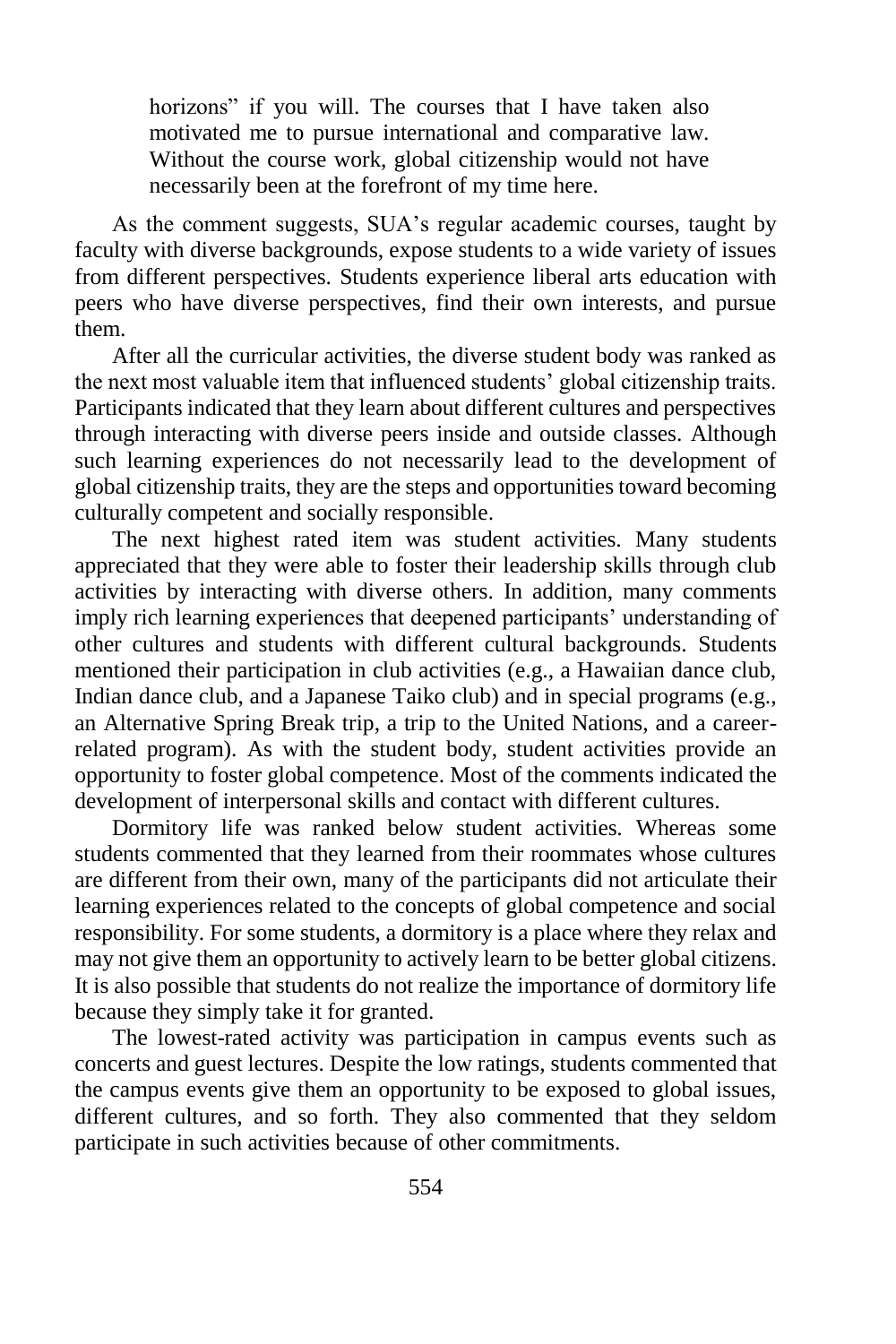Regarding other aspects of the university that helped students become better global citizens, some participants commented on SUA's Pacific Basin Research Center as well as its summer internship grant program, the Extended Bridge Program (i.e., a two-semester intensive English language program for conditionally accepted students) and other service features. In addition, the answers to the last question indicated that some students tended to struggle to answer some of the questions because they do not have a clear idea of what global citizenship means. The questionnaire did not give them the definition of global citizenship in order to focus on students' perception of the development of their global citizenship identity. Although only a few students indicated so, figuring out what global citizenship is may be regarded as a part of the process of becoming global citizens.

# **CONCLUSION**

The present study has suggested that students who are on study abroad tend to struggle with their global citizenship identities. They face challenges and a sense of discomfort during study abroad, but their global citizenship traits tend to improve after they return. Study abroad thus is like an incubation period when students struggle with their global citizenship identities. In the long run, it contributes to developing students' concerns for social problems and strengthening interpersonal skills across cultures.

Overall, students tended to rate curricular activities, particularly study abroad, higher than co-curricular activities and campus life characteristics. Many of their comments regarding curricular activities reflect the concepts of global competence and social responsibility. For co-curricular activities and campus life characteristics, only a small number of comments imply such concepts.

Myers (2016) contended that past research has not examined how interdisciplinary approaches to teaching and curriculum contributed to developing global citizenship education—e.g., studying their features and influences on students. Because SUA incorporates interdisciplinary approaches in its curriculum, the present study added new knowledge to the research field by assessing the curriculum.

#### **LIMITATIONS AND IMPLICATIONS**

Although this study has yielded informative results, it is not free of limitations. For example, this study was cross-sectional. To address cohort differences, for future research, a longitudinal study (in addition to a cross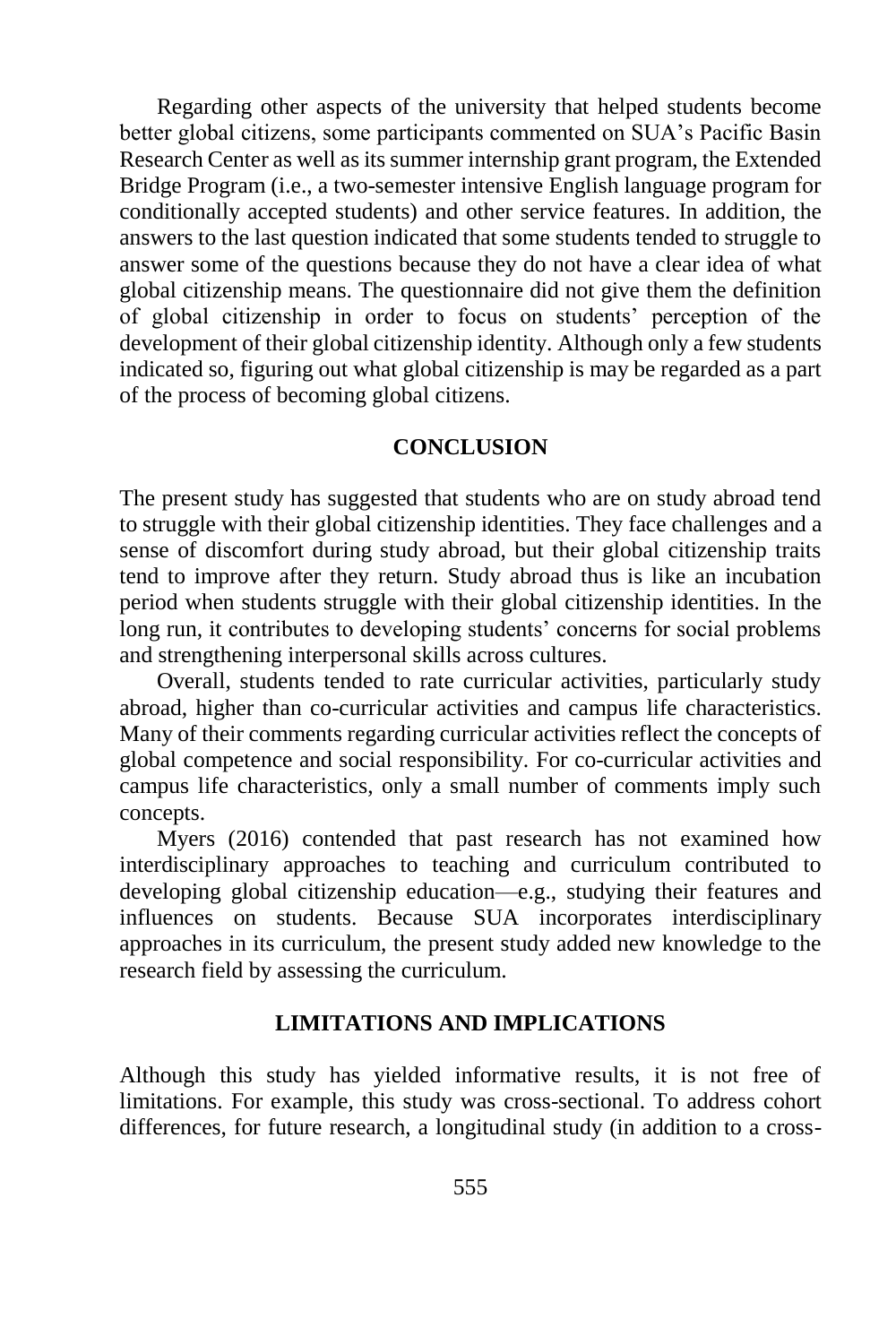sectional study) should be conducted. Such studies should examine how each class of students demonstrates their global citizenship traits over the 4 years and even after they graduate. Conducting such follow-up studies will reveal a better causal relation between the global citizenship traits in students and the experience of college education. This study did not use benchmarks because there is no university comparable to SUA—e.g., no other institutions offer a mandatory study abroad program for both international and domestic students as well as enroll a large percentage (about 40%) of international students. Benchmark data would, if available, be informative.

As noted above, the study abroad period does not automatically turn students into global citizens. It is thus extremely important for study abroad programs and sponsoring institutions to continue providing support and care to students before, during, and after their study abroad. According to Hendershot and Sperandio (2009), students consider that their global citizenship identity develops when they directly interact with other cultures and learn different perspectives and to finally "make sense" out of the entire experience and establish their own identity. For future research, then, it would be valuable to examine the sense-making process that is necessary for the development of a global citizenship identity. The questions for future research include: When and where does this sense-making process take place with the university curriculum and the study abroad program? What role do faculty play in this reflective sense-making process? What are the best practices for helping students develop global citizenship traits?

#### **REFERENCES**

- Aktas, F., Pitts, K., Richards, J. C., & Silova, I. (2017). Institutionalizing global citizenship: A critical analysis of higher education programs and curricula. *Journal of Studies in International Education*, *21*(1), 65–80. doi:10.1177/1028315316669815
- Bilash, O., & Kang, J. (2007). Living well in a changing world: What Korean teachers of English say about a study abroad program in Canada. *The Journal of Educational Thought, 41*(3), 295–310.
- Boni, A., & Calabuig, C. (2017). Education for global citizenship at universities: Potentialities of formal and informal learning spaces to foster cosmopolitanism. *Journal of Studies in International Education*, *21*(1), 22–38. doi:10.1177/1028315315602926
- Costello, J. (2015). Students' stories of studying abroad: Reflections upon return. *Journal of International Students, 5*(1), 50–59.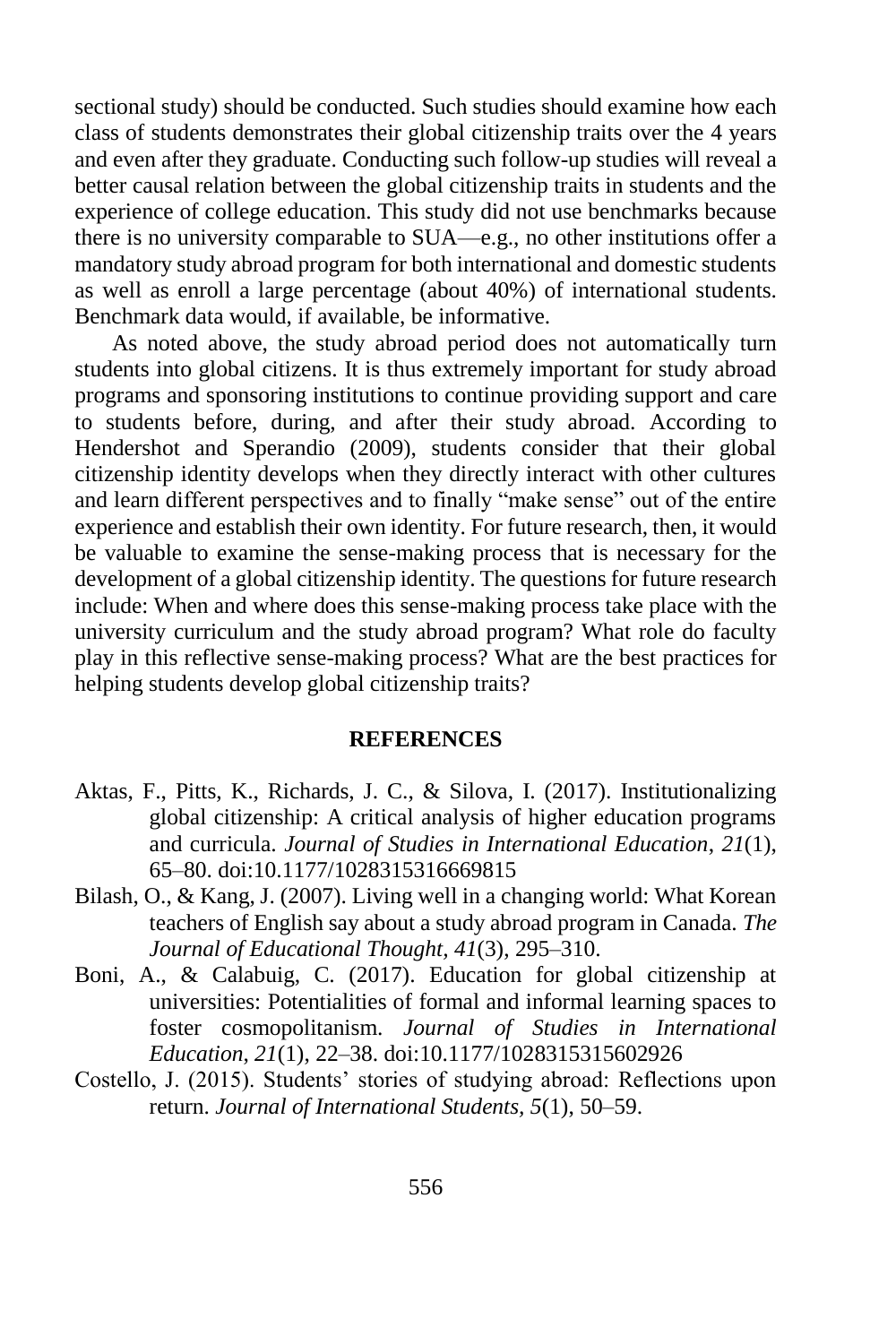- Deardorff, D. K. (2006). Identification and assessment of intercultural competence as a student outcome of internationalization. *Journal of Studies in International Education, 10*(3), 241–266.
- Dill, S. J. (2015). *The longings and limits of global citizenship education: The moral pedagogy of schooling in a cosmopolitan age*. New York, NY: Routledge.
- Freedman, E. (2010). Media, tourism, environment, and cultural issues in Australia: A case study of a study abroad program. *Applied Environmental Education & Communication. 9*(2), 87–95.
- Goulah, J. (2012). Realizing Daisaku Ikeda's educational philosophy through language learning and study abroad: A critical instrumental case study. *Critical Inquiry in Language Studies*, *9*(1–2), 60–89. doi:10.1080/15427587.2012.648065
- Green, M. (2012). Global citizenship: What are we talking. *Trends & Insights for International Education Leaders.* Retrieved from https://www.nafsa.org/

\_/File/\_/ti\_global\_citizen.pdf

- Heinzmann, S., Künzle, R., Schallhart, N., & Müller, M. (2015). The effect of study abroad on intercultural competence: Results from a longitudinal quasi-experimental study. *Frontiers: The Interdisciplinary Journal of Study Abroad*, *26*, 187–208.
- Hendershot, K., & Sperandio, J. (2009). Study abroad and development of global citizen identity and cosmopolitan ideals in undergraduates. *Current Issues in Comparative Education*, *12*, 45–55.
- Ikeda, D. (1994). *Message from the founder on the occasion of the* Soka University of *America, Graduate School opening.* Retrieved from http://www.soka.edu/administration/office-of-thepresident/memorable-speeches.aspx
- Ikeda, D. (2010). *Soka education: For the happiness of the individual*. Santa Monica, CA: Middleway Press.
- Institute of International Education. (2018). *The 2018 Open Doors report on international education exchange.* New York, NY: Institute of International Education.
- Jooste, N., & Heleta, S. (2017). Global citizenship versus globally competent graduates: A critical view from the south. *Journal of Studies in International Education*, *21*(1), 39–51. doi:10.1177/1028315316637341
- Krutka, D. G., & Carano, K. T. (2016). Videoconferencing for global citizenship education: Wise practices for social studies educators. *Journal of Social Studies Education Research*, *7*(2), 109–136.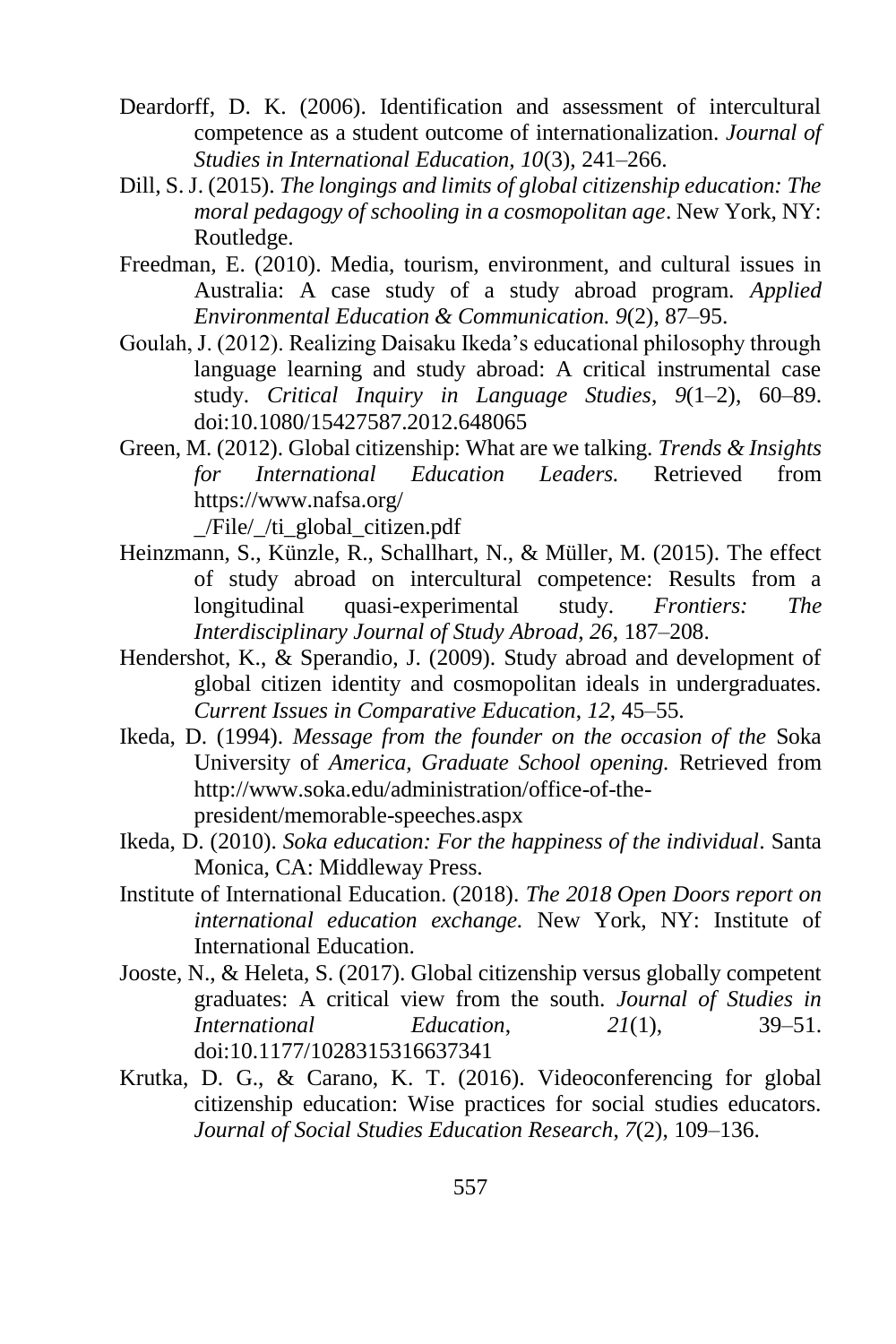- Larsen, M. A. (2014). Critical global citizenship and international service learning: A case study of the intensification effect. *Journal of Global Citizenship & Equity Education*, *4*(1), 1–43.
- Lilley, K., Barker, M., & Harris, N. (2015). Exploring the process of global citizen learning and the student mind-set. *Journal of Studies in International Education*, *19*(3), 225–245. doi:10.1177/1028315314547822
- Myers, J. P. (2016). Charting a democratic course for Global Citizenship Education: Research directions and current challenges. *Education Policy Analysis Archives*, *24*(55), doi:10.14507/epaa.24.2174
- Morais, D. B., & Ogden, A. C. (2011). Initial development and validation of the Global Citizenship Scale. *Journal of Studies in International Education*, *15*(5), 445–466. doi:10.1177/1028315310375308
- Parsons, R. L. (2010). The effects of an international university experience on domestic students in the United States and Australia. *Journal of Studies in International Education, 44*(4), 313–334.
- Roy, T. (2014). *Student perception and the value of studying abroad: A look at Michigan State University undergraduate business students* (Unpublished master's thesis). Retrieved from https://www.edu.su.se/polopoly\_fs/ 1.181282.1403532122!/menu/standard/file/Travis%20Roy%20- %20Student%20Perceptions%20%20The%20Value%20of%20Stud ying%20Abroad%20%28FINAL%29.pdf
- Sklad, M., Friedman, J., Park, E., & Oomen, B. (2016). "Going global": A qualitative and quantitative analysis of global citizenship education at a Dutch liberal arts and sciences college. *Higher Education*, *72*, 323–340. doi:10.1007/s10734-015-9959-6
- Soka University of America. (n.d.-a). *About residential life*. Retrieved from http://www.soka.edu/student\_life/housing/default.aspx
- Soka University of America. (n.d.-b). *About student activities*. Retrieved from http://www.soka.edu/student\_life/student-activities/default.aspx
- Soka University of America. (n.d.-c) *Academic overview (BA program)*. Retrieved from http://www.soka.edu/academics/Academic-BA-Program.aspx
- Soka University of America. (n.d*.-*d). *Campus news*. Retrieved from http://www.soka.edu/news\_events/news/2017/09/Soka%20Universit y%20Ranks%20High.aspx
- Soka University of America. (n.d.-e). *Learning clusters*. Retrieved from http://www.soka.edu/academics/learning-clusters.aspx